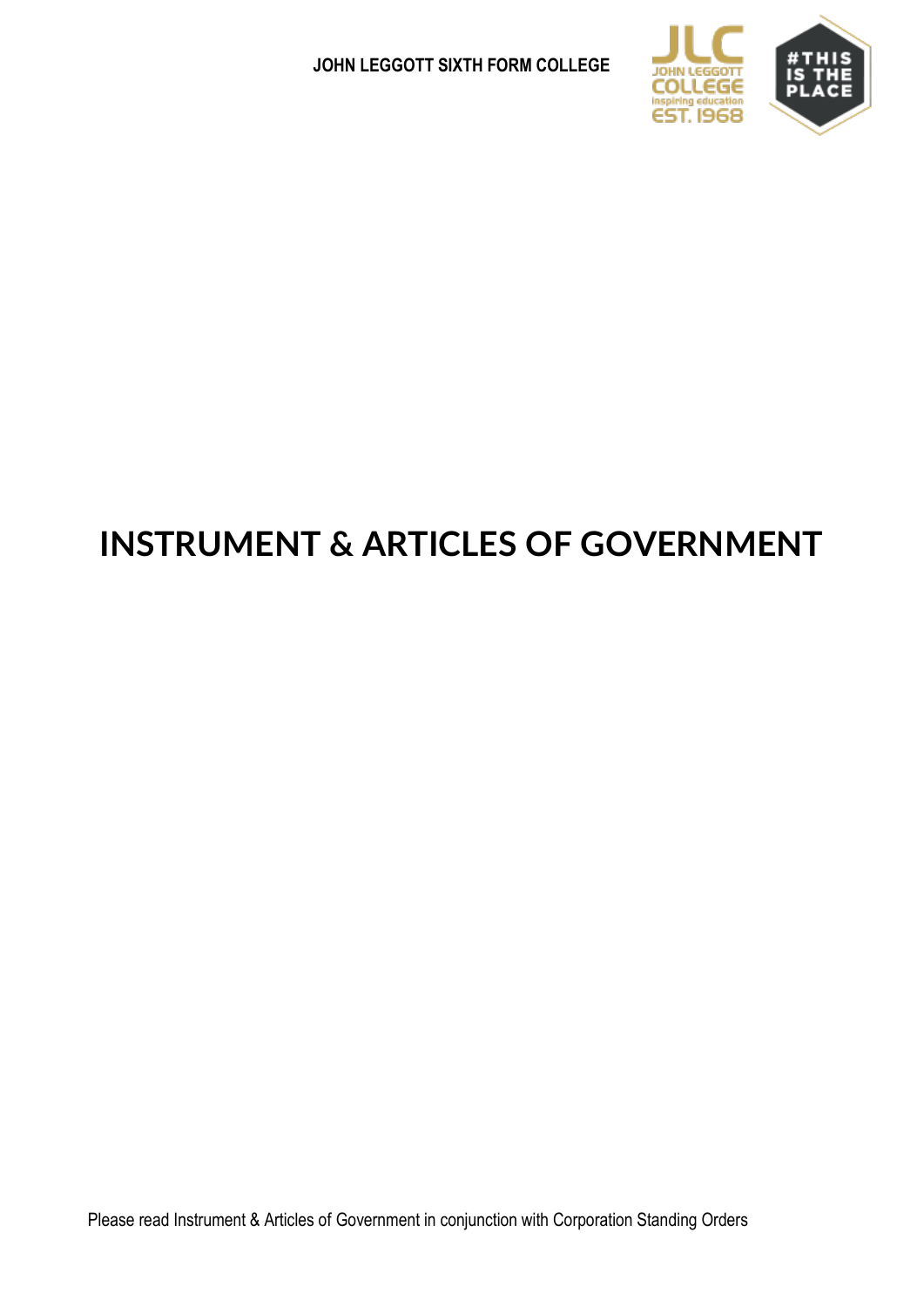## **INSTRUMENT OF GOVERNMENT**

# **CONTENTS**

- 1. Interpretation of the terms used
- 2. Composition of the Corporation
- 3. Determination of membership numbers
- 4. Transitional arrangements
- 5. Appointment of the members of the Corporation
- 6. Appointment of the Chair and Vice-Chair
- 7. Appointment of the Clerk to the Corporation
- 8. Persons who are ineligible to be members
- 9. The term of office of a member
- 10. Termination of membership
- 11. Members not to hold interests in matters relating to the institution
- 12. Meetings
- 13. Quorum
- 14. Proceedings of meetings
- 15. Minutes
- 16. Public access to meetings
- 17. Publication of minutes and papers
- 18. Payment of allowances to members
- 19. Copies of the Instrument of Government
- 20. Change of name of the Corporation
- 21. Application of the Seal/Authorised signatories in Property Transactions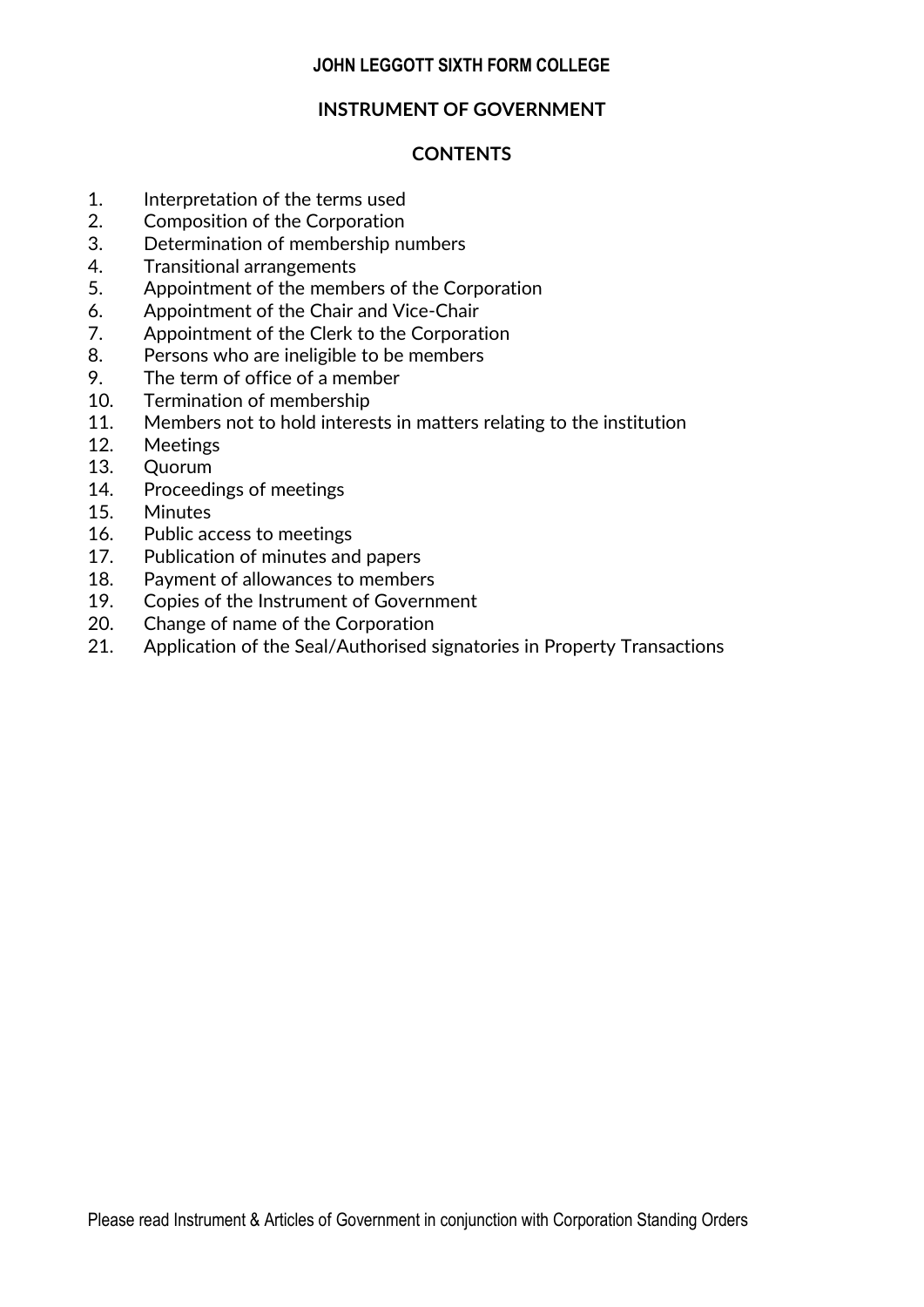# **Interpretation of the terms used**

- 1. In this Instrument of Government-
	- (a) any reference to "the Principal" shall include a person acting as Principal;
	- (b) "the Clerk" means the Clerk to the Corporation;
	- (c) "the Corporation" means any further education corporation to which this Instrument applies;
	- (d) "the institution" means the institution which the Corporation is established to conduct and any institution for the time being conducted by the Corporation in exercise of its powers under the Further and Higher Education Act 1992( $^1$ );
	- (e) "this Instrument" means this Instrument of Government;
	- (f) "the ESFA" means the Education and Skills Funding Agency;
	- (g) "meeting" includes a meeting at which the members attending are present in more than one room, provided that by the use of video-conferencing facilities or telephone conferencing it is possible for every person present at the meeting to communicate with each other;
	- (h) "necessary skills" means skills and experience, other than professional qualifications, specified by the Corporation as appropriate for members to have;
	- (i) "parent member", "staff member", and "student member" have the meanings given to them in clause 2;
	- (j) "the previous Instrument of Government" means the Instrument of Government relating to the Corporation which had effect immediately before the coming into force of this Instrument;
	- (k) "the Secretary of State" means the Secretary of State for Education;
	- (l) "staff matters" means the remuneration, conditions of service, promotion, conduct, suspension, dismissal or retirement of staff;
	- (m) "the students' union" means any association of students formed to further the educational purposes of the institution and the interests of students, as students;
	- (n) a "variable category" means any category of members whose numbers may vary according to clauses 2 and 3.

# **Composition of the Corporation**

2. (1) Subject to the transitional arrangements set out in clause 4, the Corporation shall consist of-

- (a) up to thirteen members who appear to the Corporation to have the necessary skills to ensure that the Corporation carries out its functions under article 3 of the Articles of Government;
- (b) the Principal of the institution, unless the Principal chooses not to be a member;
- (c) at least one and not more than three members who are members of the institution's staff and have a contract of employment with the institution;

 $\overline{\phantom{a}}$ <sup>1</sup> 1992 c. 13

Please read Instrument & Articles of Government in conjunction with Corporation Standing Orders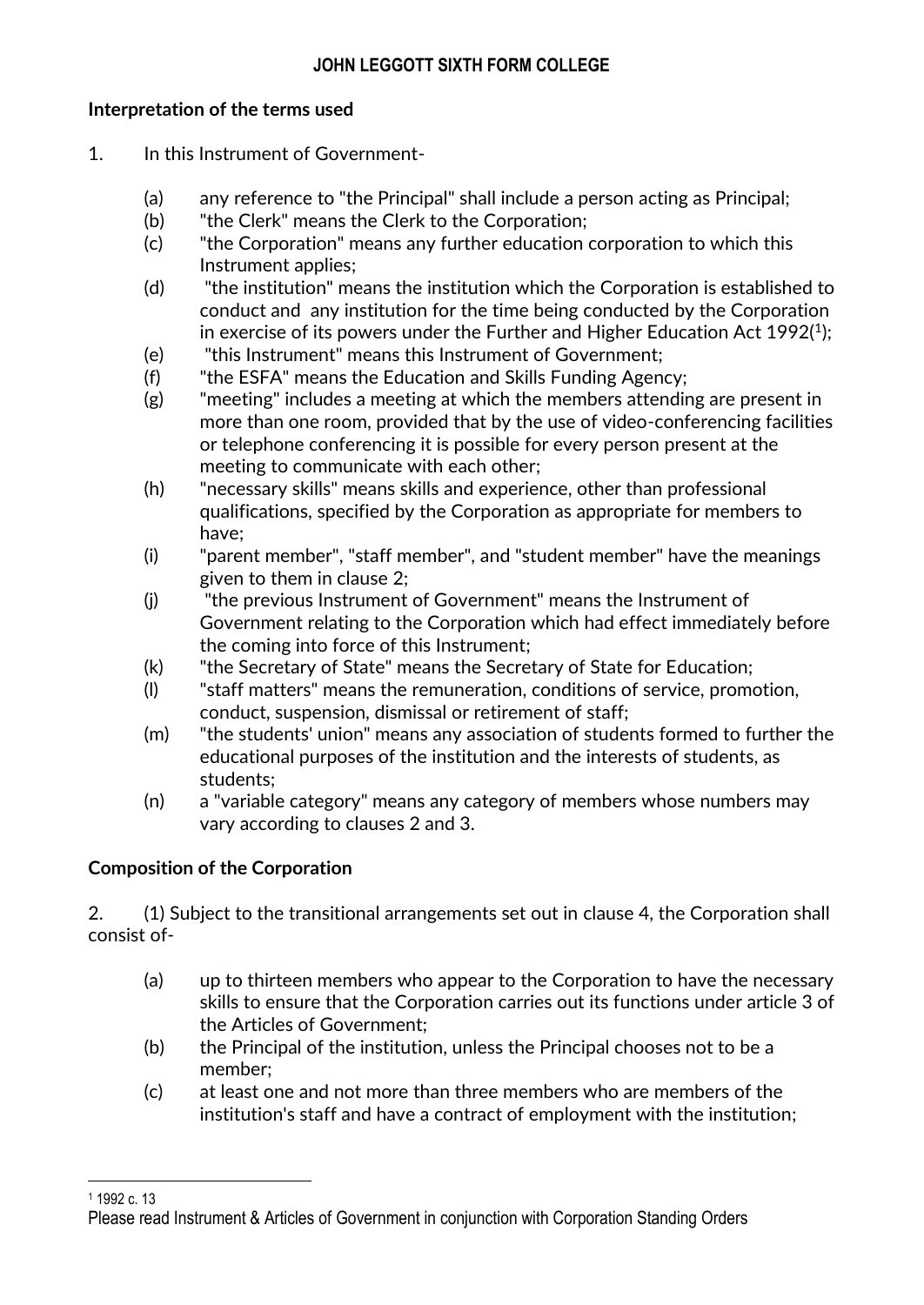- (d) at least two and not more than three members who are students at the institution;
- (e) at least one and not more than two members, who are parents or prospective parents of students attending the institution.

(2) A person who is not for the time being enrolled as a student at the institution, shall nevertheless be treated as a student during any period of authorised absence from the institution for study, travel or for carrying out the duties of any office held by that person in the institution's students' union.

(3) Where the Corporation has decided or decides that there is to be one staff member; the member may be a member of the academic staff or the non-academic staff.

(4) Where the Corporation has decided or decides that there are to be two staff members -

- (a) one may be a member of the academic staff and the other may be a member of the non-academic staff, or
- (b) each may be a member of the academic or non-academic staff.

(5) Where the Corporation has decided that there are to be three staff members -

- (a) all may be members of the academic or non-academic staff,
- (b) one may be a member of the academic or the non-academic staff, one may be a member of the academic staff, and one may be a member of the nonacademic staff,
- (c) two may be members of the academic staff, and one may be a member of the non-academic staff, or
- (d) one may be a member of the academic staff and two may be members of the non-academic staff.

(6) The appointing authority, as set out in clause 5, will decide whether a person is eligible for nomination, election and appointment as a member of the Corporation under paragraph (1).

#### **Determination of membership numbers**

3. (1) Subject to paragraph (2) and the transitional arrangements in clause 4, the number of members of the Corporation and the number of members of each variable category shall be that decided by the Corporation in the most recent determination made under the previous Instrument of Government.

(2) The Corporation may at any time vary the determination referred to in paragraph (1) and any subsequent determination under this paragraph provided that -

(a) the number of members of the Corporation shall not be less than twelve or more than twenty; and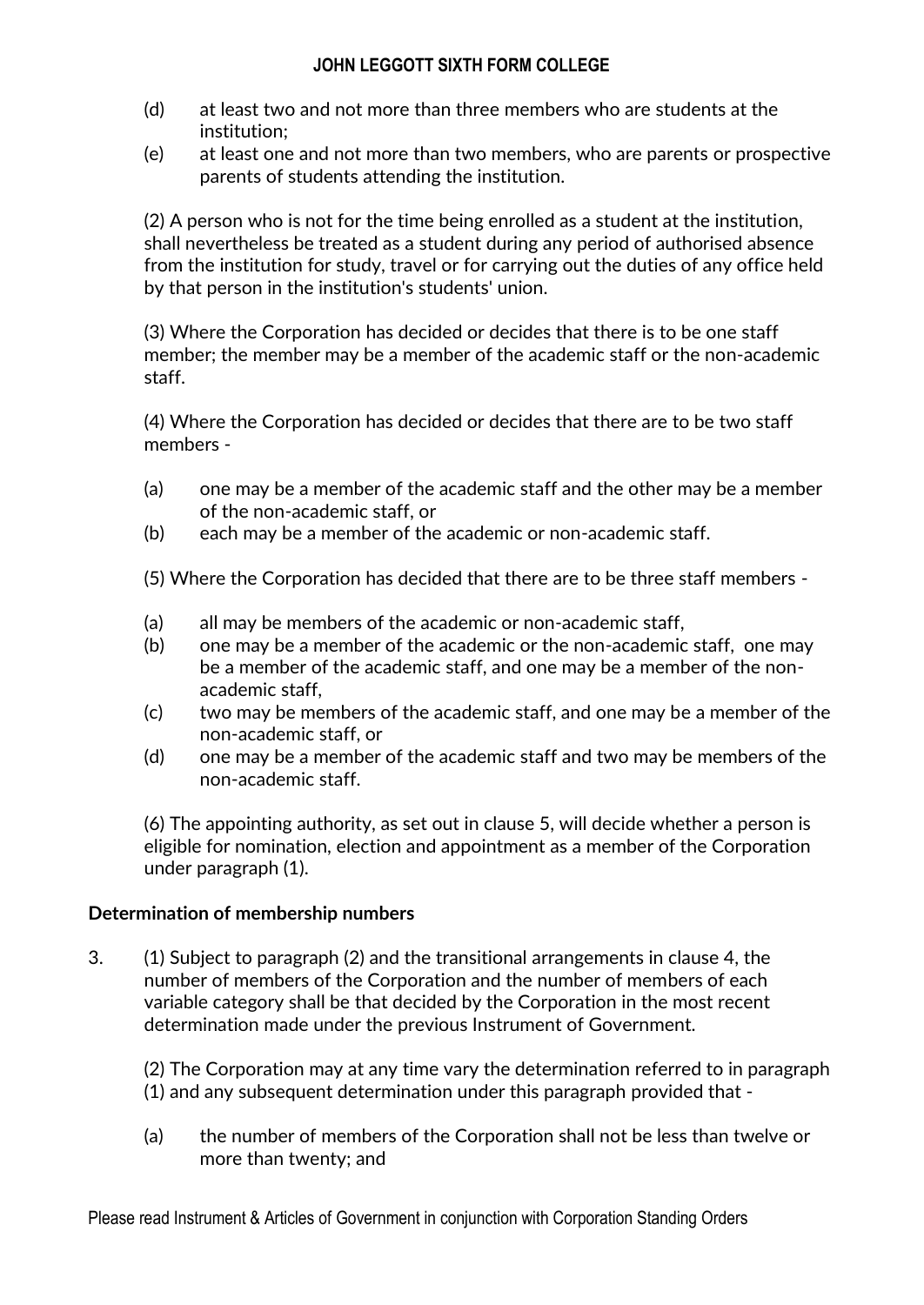(b) the numbers of members of each variable category shall be subject to the limit which applies to that category set out in Clause 2,.

(3) No determination under this clause shall terminate the appointment of any person who is already a member of the Corporation at the time when the determination is made.

# **Transitional arrangements**

- 4. Where, following the last determination under the previous Instrument of Government, the membership of the Corporation does not conform in number to that determination-
	- (a) nothing in clauses 2 and 3 of this Instrument shall require the removal of members where the previous Instrument would not have required their removal; but
	- (b) the Corporation shall ensure that any new appointments are made so that its composition conforms to the determination as soon as possible.

# **Appointment of the members of the Corporation**

5. (1) Subject to paragraph (2) the Corporation is the appointing authority in relation to the appointment of its members.

(2) If the number of members falls below the number needed for a quorum, the Secretary of State is the appointing authority in relation to the appointment of those members needed for a quorum.

- (3) The appointing authority may decline to appoint a person if-
- (a) it is satisfied that the person has been removed from office as a member of a further education corporation in the previous ten years; or
- (b) the appointment of the person would contravene any rule or bye-law made under article 23 of the Articles of Government concerning the number of terms of office which a person may serve, provided that such rules or byelaws make the same provision for each category of members appointed by the appointing authority; or
- (c) the person is ineligible to be a member of the corporation because of clause 8.

(4) Where the office of any member becomes vacant the appointing authority shall as soon as practicable take all necessary steps to appoint a new member to fill the vacancy.

# **Appointment of the Chair and Vice-Chair**

6. (1) The members of the Corporation shall appoint a Chair and a Vice-Chair from among themselves.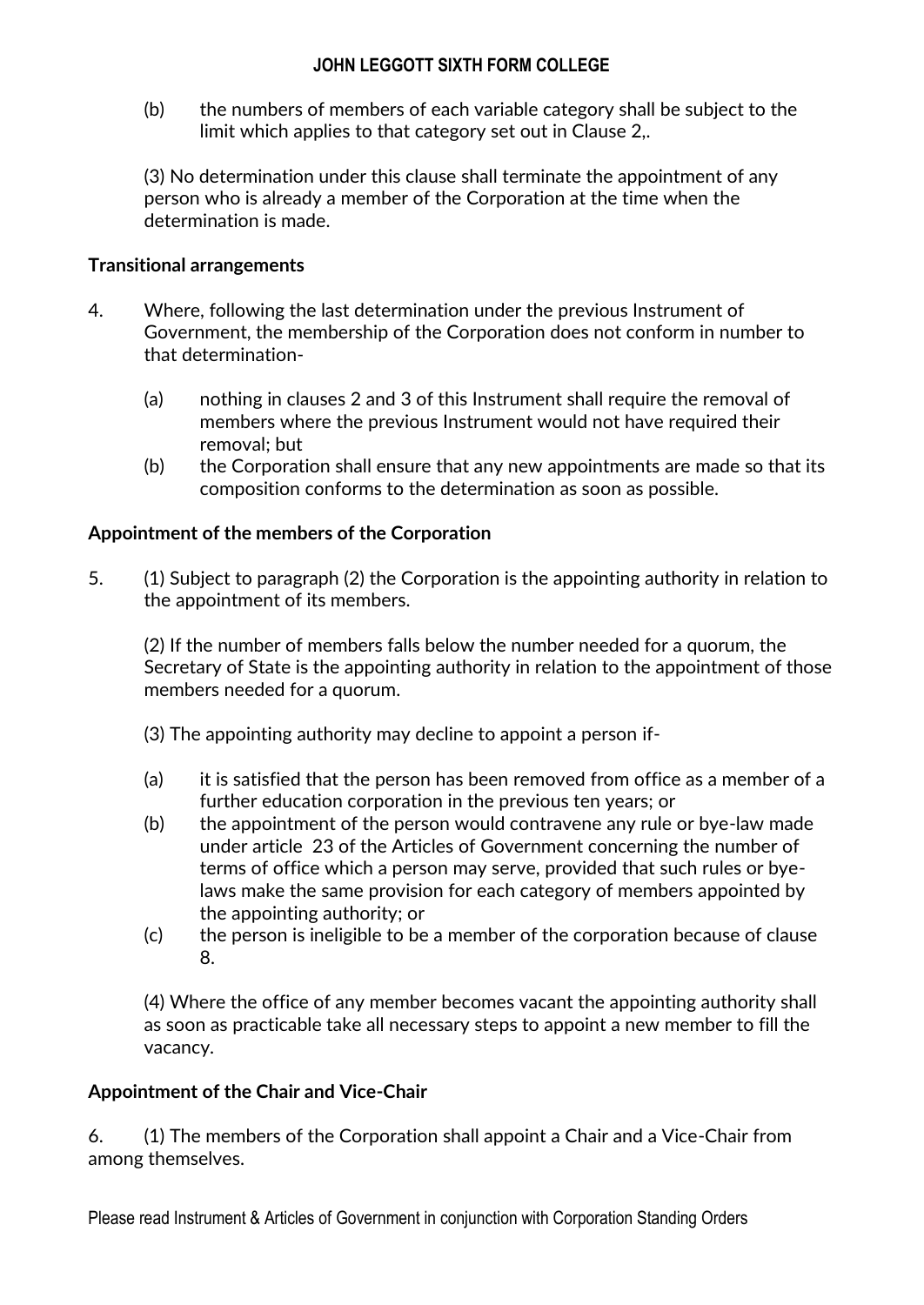(2) Neither the Principal nor any staff or student member shall be eligible to be appointed as Chair or Vice-Chair or to act as Chair in their absence.

(3) If both the Chair and the Vice-Chair are absent from any meeting of the Corporation, the members present shall choose someone from among themselves to act as Chair for that meeting.

(4) The Chair and Vice-Chair shall hold office for such period as the Corporation decides.

(5) The Chair or Vice-Chair may resign from office at any time by giving notice in writing to the Clerk.

(6) If the Corporation is satisfied that the Chair is unfit or unable to carry out the functions of office, it may give written notice, removing the Chair from office and the office shall then be vacant.

(7) If the Corporation is satisfied that the Vice-Chair is unfit or unable to carry out the functions of office, it may give written notice, removing the Vice-Chair from office and the office shall then be vacant.

(8) At the last meeting before the end of the term of office of the Chair, or at the first meeting following the Chair's resignation or removal from office, the members shall appoint a replacement from among themselves.

(9) At the last meeting before the end of the term of office of the Vice-Chair, or at the first meeting following the Vice-Chair's resignation or removal from office, the members shall appoint a replacement from among themselves.

(10) At the end of their respective terms of office, the Chair and Vice-Chair shall be eligible for reappointment.

(11) Paragraph (10) is subject to any rule or bye-law made by the Corporation under article 23 of the Articles of Government concerning the number of terms of office which a person may serve.

# **Appointment of the Clerk to the Corporation**

7. (1) The Corporation shall appoint a person to serve as its Clerk, but the Principal may not be appointed as Clerk.

(2) In the temporary absence of the Clerk, the Corporation shall appoint a person to serve as a temporary Clerk, but the Principal may not be appointed as temporary Clerk.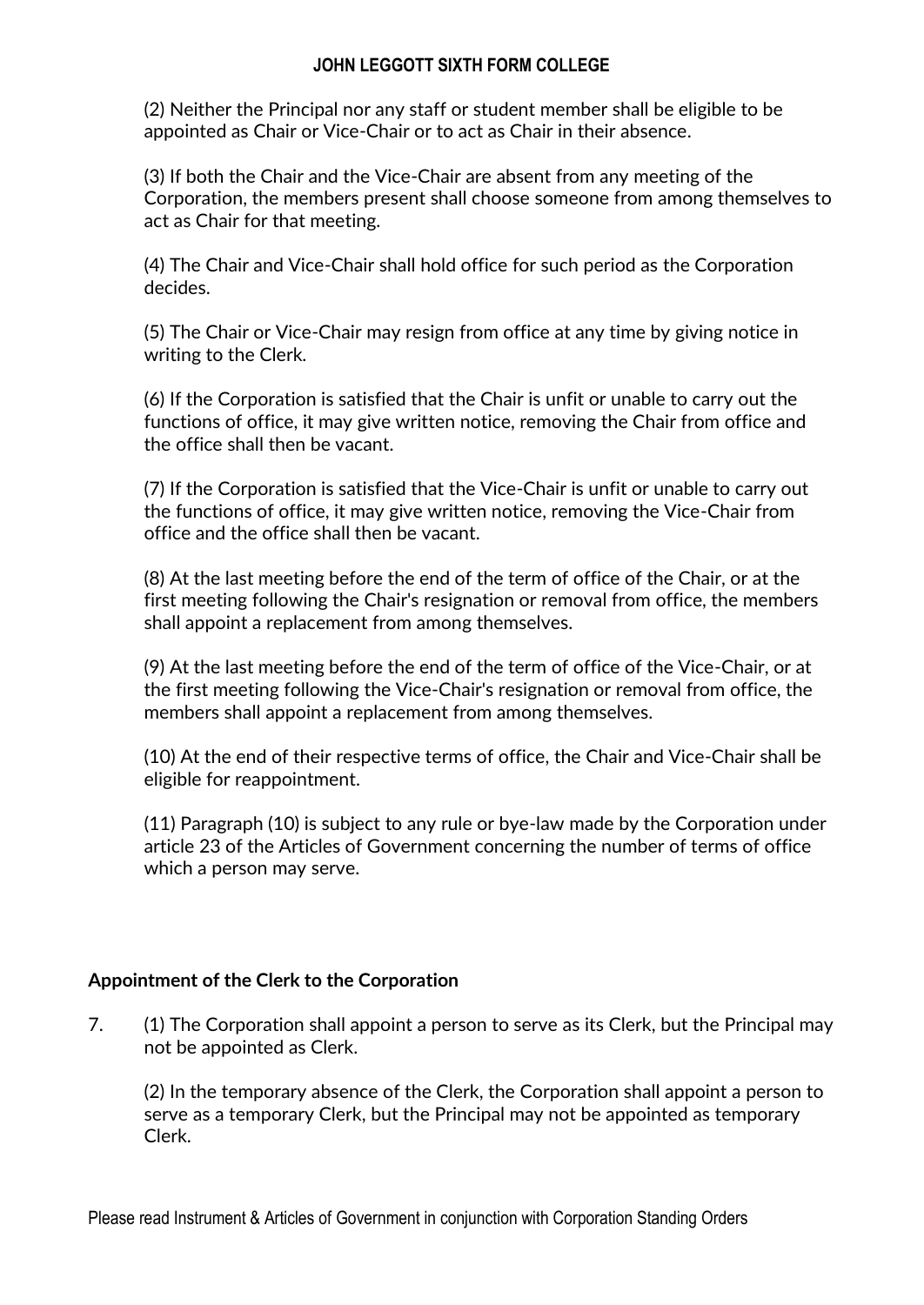(3) Any reference in this Instrument to the Clerk shall include a temporary Clerk appointed under paragraph (2).

(4) Subject to clause 14, the Clerk shall be entitled to attend all meetings of the Corporation and any of its committees.

(5) The Clerk may also be a member of staff at the institution.

# **Persons who are ineligible to be members**

8. (1) No one under the age of 18 years may be a member, except as a student member.

(2) The Clerk may not be a member.

(3) A person who is a member of staff of the institution may not be, or continue as, a member, except as a staff member or in the capacity of Principal.

(4) Paragraph (3) does not apply to a student who is employed by the Corporation in connection with the student's role as an officer of a students' union.

(5) Subject to paragraphs (6) and (7), a person shall be disqualified from holding, or from continuing to hold, office as a member, if that person has been adjudged bankrupt, or is the subject of a bankruptcy restrictions order, an interim bankruptcy restrictions order or a bankruptcy restrictions undertaking within the meaning of the Insolvency Act  $1986<sup>(2)</sup>$ , or if that person has made a composition or arrangement with creditors, including an individual voluntary arrangement.

(6) Where a person is disqualified by reason of having been adjudged bankrupt or by reason of being the subject of a bankruptcy restrictions order, an interim bankruptcy restrictions order or a bankruptcy restrictions undertaking, that disqualification shall cease-

- (a) on that person's discharge from bankruptcy, unless the bankruptcy order has before then been annulled; or
- (b) if the bankruptcy order is annulled, at the date of that annulment; or
- (c) if the bankruptcy restrictions order is rescinded as a result of an application under section 375 of the Insolvency Act 1986, on the date so ordered by the court; or
- (d) if the interim bankruptcy restrictions order is discharged by the court, on the date of that discharge; or
- (e) if the bankruptcy restrictions undertaking is annulled, at the date of that annulment.

(7) Where a person is disqualified by reason of having made a composition or arrangement with creditors, including an individual voluntary arrangement, and then pays the debts in full, the disqualification shall cease on the date on which the

 $\overline{\phantom{a}}$ <sup>2</sup> 1986 c. 45 as amended by the Enterprise Act 2002 (c. 40)

Please read Instrument & Articles of Government in conjunction with Corporation Standing Orders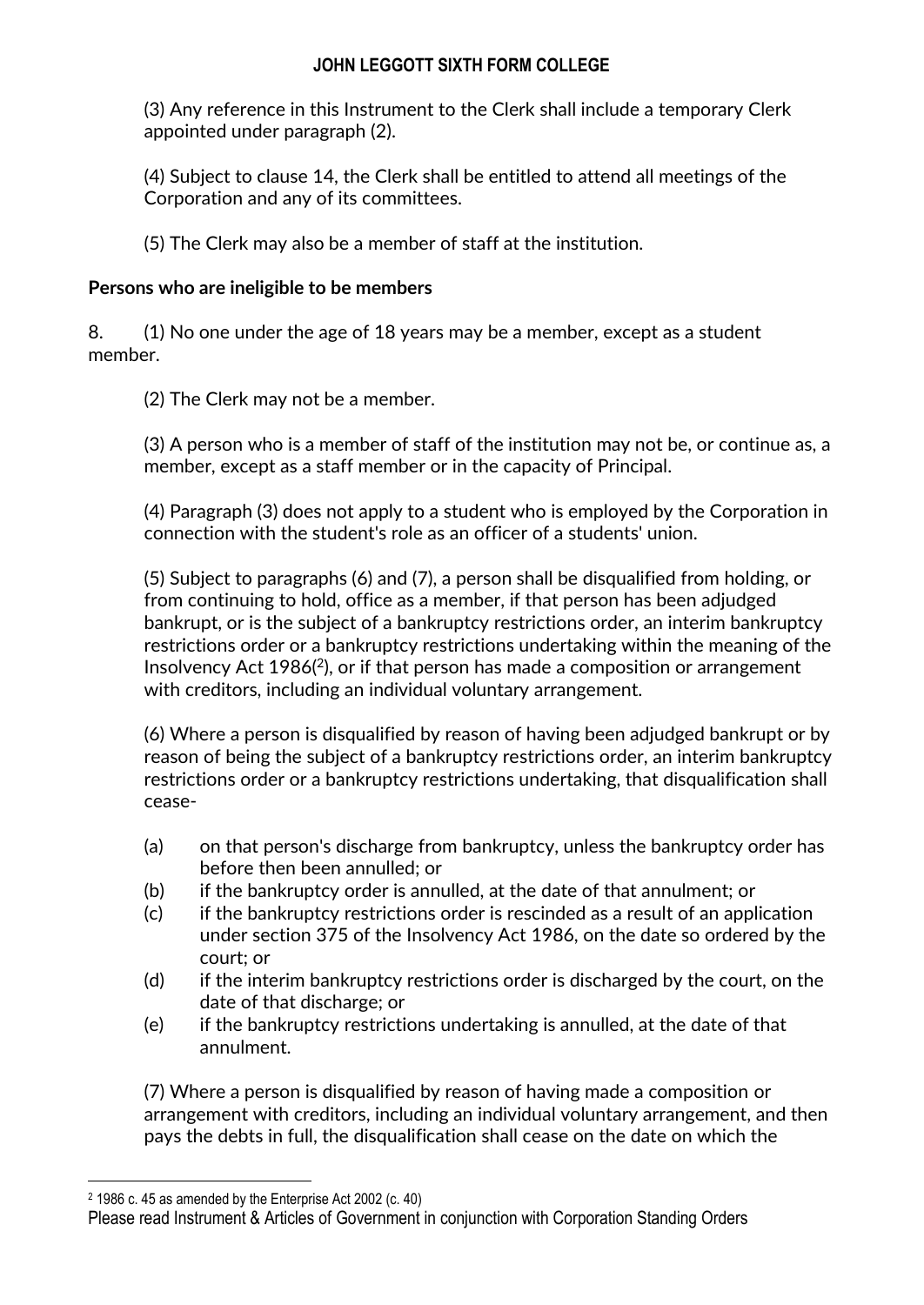payment is completed and in any other case it shall cease on the expiration of three years from the date on which the terms of the deed of composition, arrangement or individual voluntary arrangement are fulfilled.

(8) Subject to paragraph (9), a person shall be disqualified from holding, or from continuing to hold, office as a member if-

- (a) within the previous five years that person has been convicted, whether in the United Kingdom or elsewhere, of any offence and has received a sentence of imprisonment, whether suspended or not, for a period of three months or more, without the option of a fine; or
- (b) within the previous twenty years that person has been convicted as set out in sub-paragraph (a) and has received a sentence of imprisonment, whether suspended or not, for a period of more than two and a half years; or
- (c) that person has at any time been convicted as set out in sub-paragraph (a) and has received a sentence of imprisonment, whether suspended or not, of more than five years.

(9) For the purpose of this regulation there shall be disregarded any conviction by or before a court outside the United Kingdom for an offence in respect of conduct which, if it had taken place in the United Kingdom, would not have constituted an offence under the law then in force anywhere in the United Kingdom.

(10) A person shall be disqualified from holding, or from continuing to hold, office as a member if they are automatically disqualified from being a trustee by Charity Commission regulations or other laws or regulations that are binding on the Corporation.

(11) Upon a member of the Corporation becoming disqualified from continuing to hold office under paragraphs (5) or (8), the member shall immediately give notice of that fact to the Clerk.

# **The term of office of a member**

9. (1) A member of the Corporation shall hold and vacate office in accordance with the terms of the appointment, but the length of the term of office shall not exceed three years.

(2) Members retiring at the end of their term of office shall be eligible for reappointment for one or more further terms of office, and clause 5 shall apply to the reappointment of a member as it does to the appointment of a member.

(3) Paragraph (2) is subject to any rule or bye-law made by the Corporation under article 23 of the Articles of Government concerning the number of terms of office which a person may serve.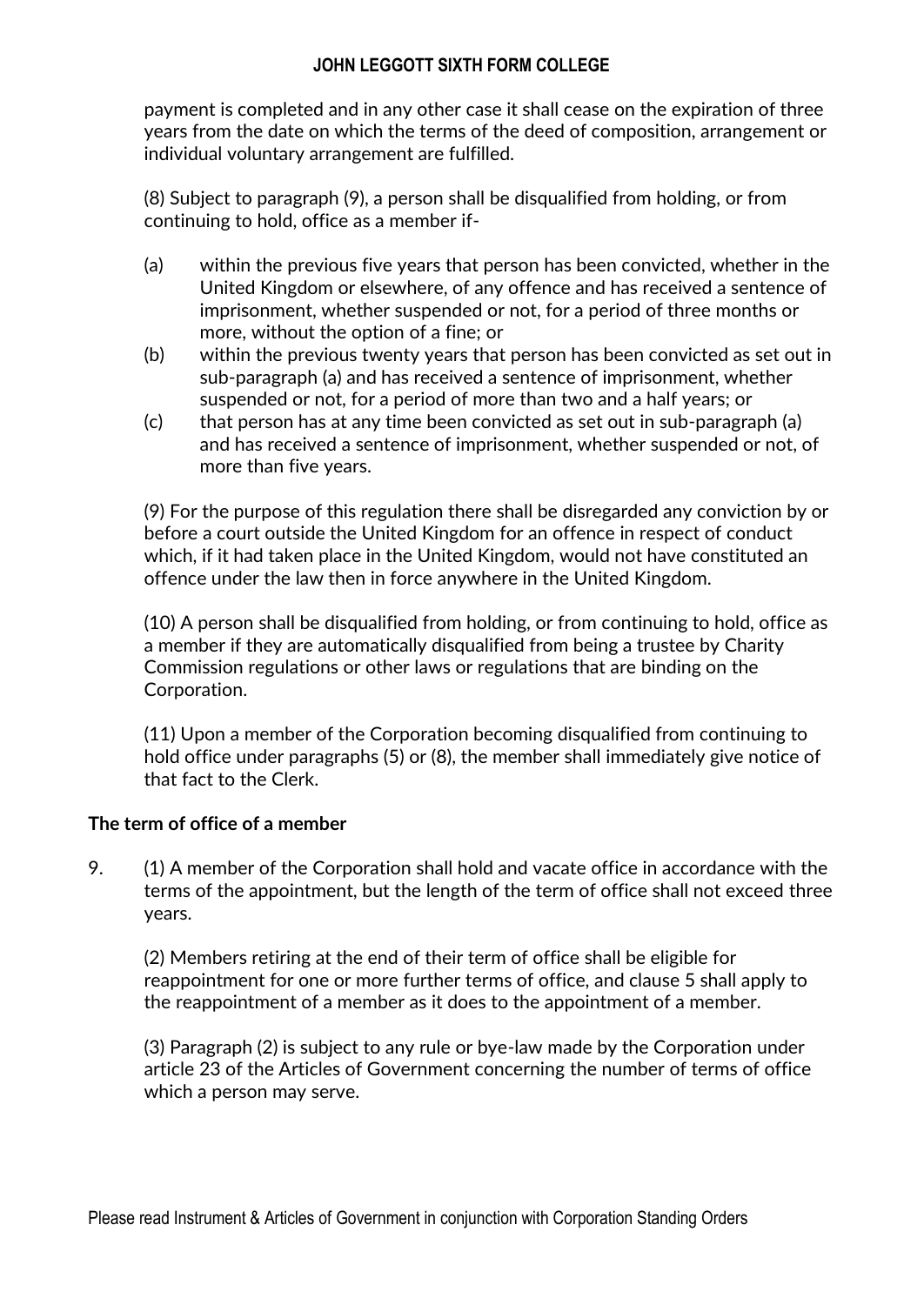# **Termination of membership**

10. (1) A member may resign from office at any time by giving notice in writing to the Clerk.

(2) If at any time the Corporation is satisfied that any member -

- (a) is unfit or unable to discharge the functions of a member; or
- (b) has been absent from meetings of the Corporation for a period longer than six consecutive months without the permission of the Corporation,

the Corporation may by notice in writing to that member remove the member from office and the office shall then be vacant.

(3) Any person who is a member of the Corporation by virtue of being a member of the staff at the institution, including the Principal, shall cease to hold office upon ceasing to be a member of the staff and the office shall then be vacant.

(4) A student member shall cease to hold office-

- (a) at the end of the student's final academic year, or at such other time in the year after ceasing to be a student as the Corporation may decide; or
- (b) if expelled from the institution,

and the office shall then be vacant.

# **Members not to hold interests in matters relating to the institution**

- 11. (1) Except with the written approval of the Secretary of State, no member shall acquire or hold any interest in any property that is held or used for the purposes of the institution.
	- (2) A member to whom paragraph (3) applies shall -
	- (a) disclose to the Corporation the nature and extent of the interest; and
	- (b) if present at a meeting of the Corporation, or of any of its committees, at which such supply, contract or other matter as is mentioned in paragraph (3) is to be considered, not take part in the consideration or vote on any question with respect to it and not be counted in the quorum present at the meeting in relation to a resolution on which that member is not entitled to vote; and
	- (c) withdraw, if present at a meeting of the Corporation, or any of its committees, at which such supply, contract or other matter as is mentioned in paragraph (3) is to be considered, where required to do so by a majority of the members of the Corporation or committee present at the meeting.
	- (3) This paragraph applies to a member who-
	- (a) has any financial interest in-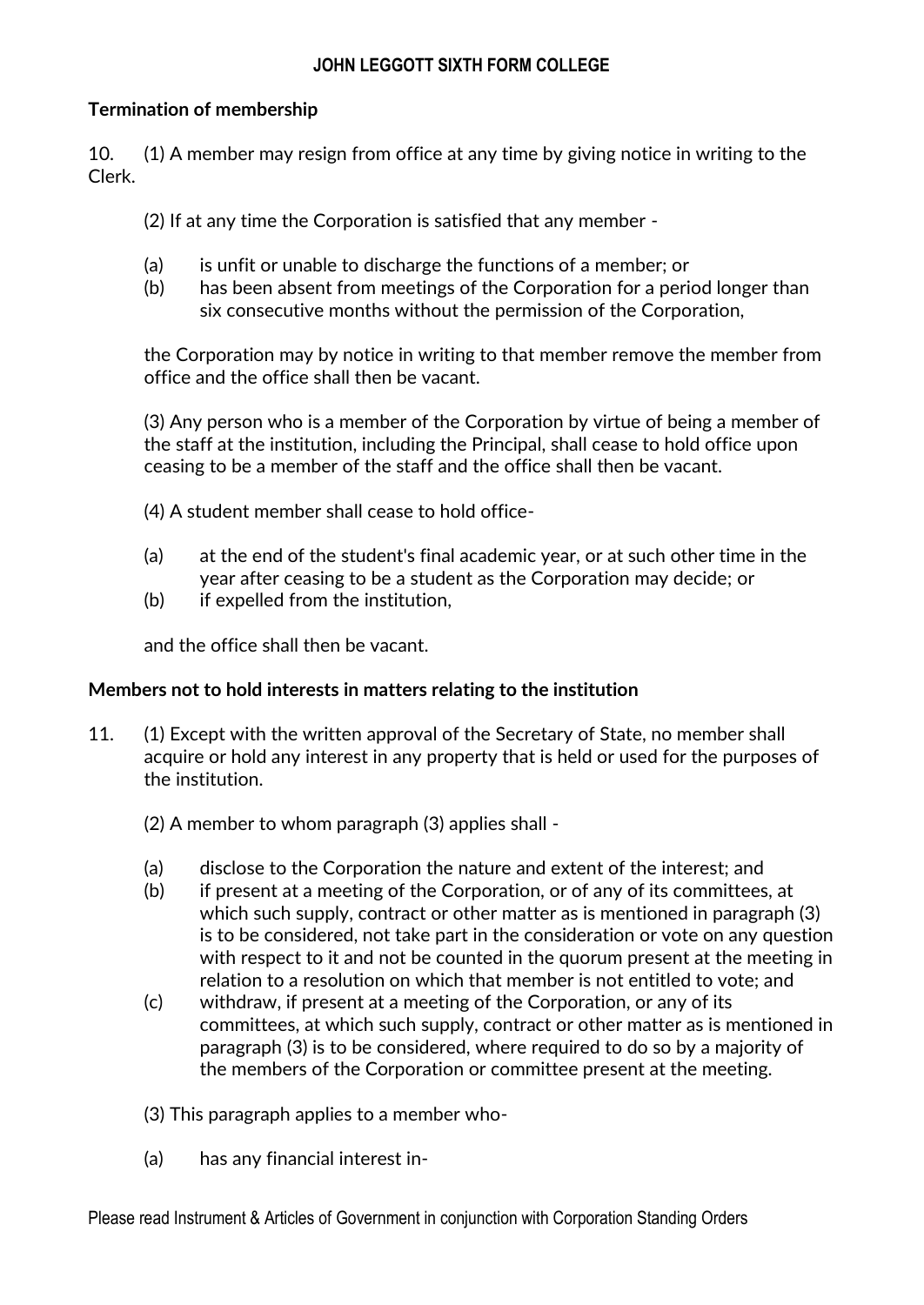- (i) the supply of work to the institution, or the supply of goods for the purposes of the institution;
- (ii) any contract or proposed contract concerning the institution; or
- (iii) any other matter relating to the institution; or
- (b) has any other interest of a type specified by the Corporation in any matter relating to the institution.

(4) This clause shall not prevent the members considering and voting upon proposals for the Corporation to insure them against liabilities incurred by them arising out of their office or the Corporation obtaining such insurance and paying the premium.

(5) Where the matter under consideration by the Corporation or any of its committees relates to the pay and conditions of all staff, or all staff in a particular class, a staff member-

- (a) need not disclose a financial interest; and
- (b) may take part in the consideration of the matter, vote on any question with respect to it and count towards the quorum present at that meeting, provided that in so doing, the staff member acts in the best interests of the Corporation as a whole and does not seek to represent the interests of any other person or body, but
- (c) shall withdraw from the meeting if the matter is under negotiation with staff and the staff member is representing any of the staff concerned in those negotiations.

(6) The Clerk shall maintain a register of the interests of the members which have been disclosed and the register shall be made available during normal office hours at the institution to any person wishing to inspect it.

# **Meetings**

12. (1) The Corporation shall meet at least once in every term, and shall hold such other meetings as may be necessary.

(2) Subject to paragraphs (4) and (5) and to clause 13(4), all meetings shall be called by the Clerk, who shall, at least seven calendar days before the date of the meeting, send to the members of the Corporation written notice of the meeting and a copy of the proposed agenda.

(3) If it is proposed to consider at any meeting the remuneration, conditions of service, conduct, suspension, dismissal or retirement of the Clerk, the Chair shall, at least seven calendar days before the date of the meeting, send to the members a copy of the agenda item concerned, together with any relevant papers.

(4) A meeting of the Corporation, called a "special meeting", may be called at any time by the Chair or at the request in writing of any five members.

(5) Where the Chair, or in the Chair's absence the Vice-Chair, decides that there are matters requiring urgent consideration, the written notice convening the special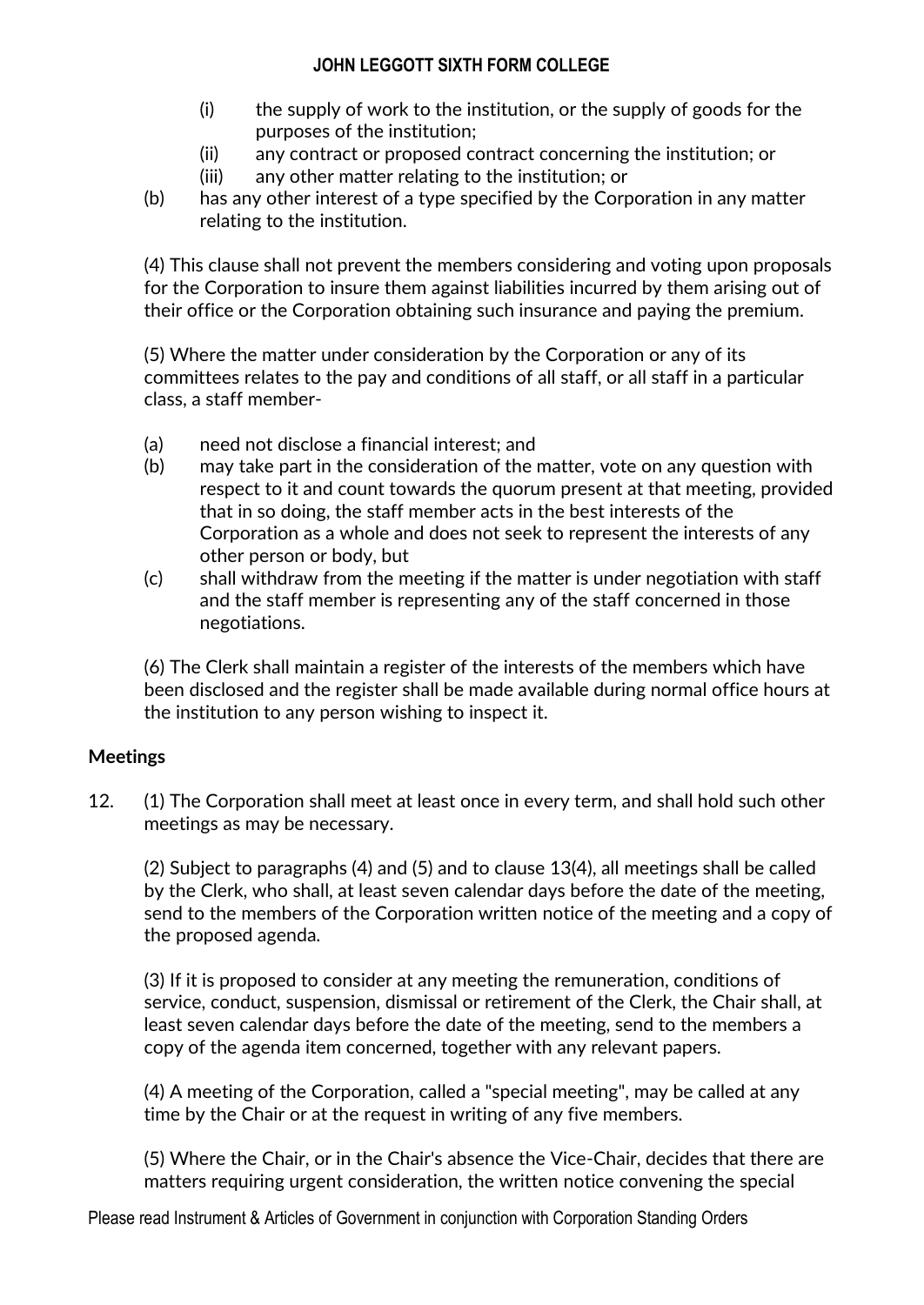meeting and a copy of the proposed agenda may be given within less than seven calendar days.

(6) Every member shall act in the best interests of the Corporation and shall not be bound to speak or vote by mandates given by any other body or person.

(7) Subject to procedures agreed by Corporation, decisions may be taken by written resolution or email.

(8) Agendas and other communications to members may be sent by electronic means.

# **Quorum**

13. (1) Meetings of the Corporation shall be quorate if the number of members present is at least 40% of the total number of members, determined according to clause 3.

(2) If the number of members present for a meeting of the Corporation does not constitute a quorum, the meeting shall not be held.

(3) If during a meeting of the Corporation there ceases to be a quorum, the meeting shall be terminated at once.

(4) If a meeting cannot be held or cannot continue for lack of a quorum, the Chair may call a special meeting as soon as it is convenient.

#### **Proceedings of meetings**

14. (1) Every question to be decided at a meeting of the Corporation shall be decided by a majority of the votes cast by members present, including via video and/or telephone conferencing, and entitled to vote on the question.

(2) Where, at a meeting of the Corporation, there is an equal division of votes on a question to be decided, the Chair of the meeting shall have a second or casting vote.

(3) A member may not vote by proxy or by way of postal vote.

(4) No resolution of the members may be rescinded or varied at a subsequent meeting unless consideration of the rescission or variation is a specific item of business on the agenda for that meeting.

(5) Except as provided by procedures made pursuant to article 16 of the Articles of Government, a member of the Corporation who is a member of staff at the institution, including the Principal, shall withdraw-

(a) from that part of any meeting of the Corporation, or any of its committees, at which staff matters relating solely to that member of the staff, as distinct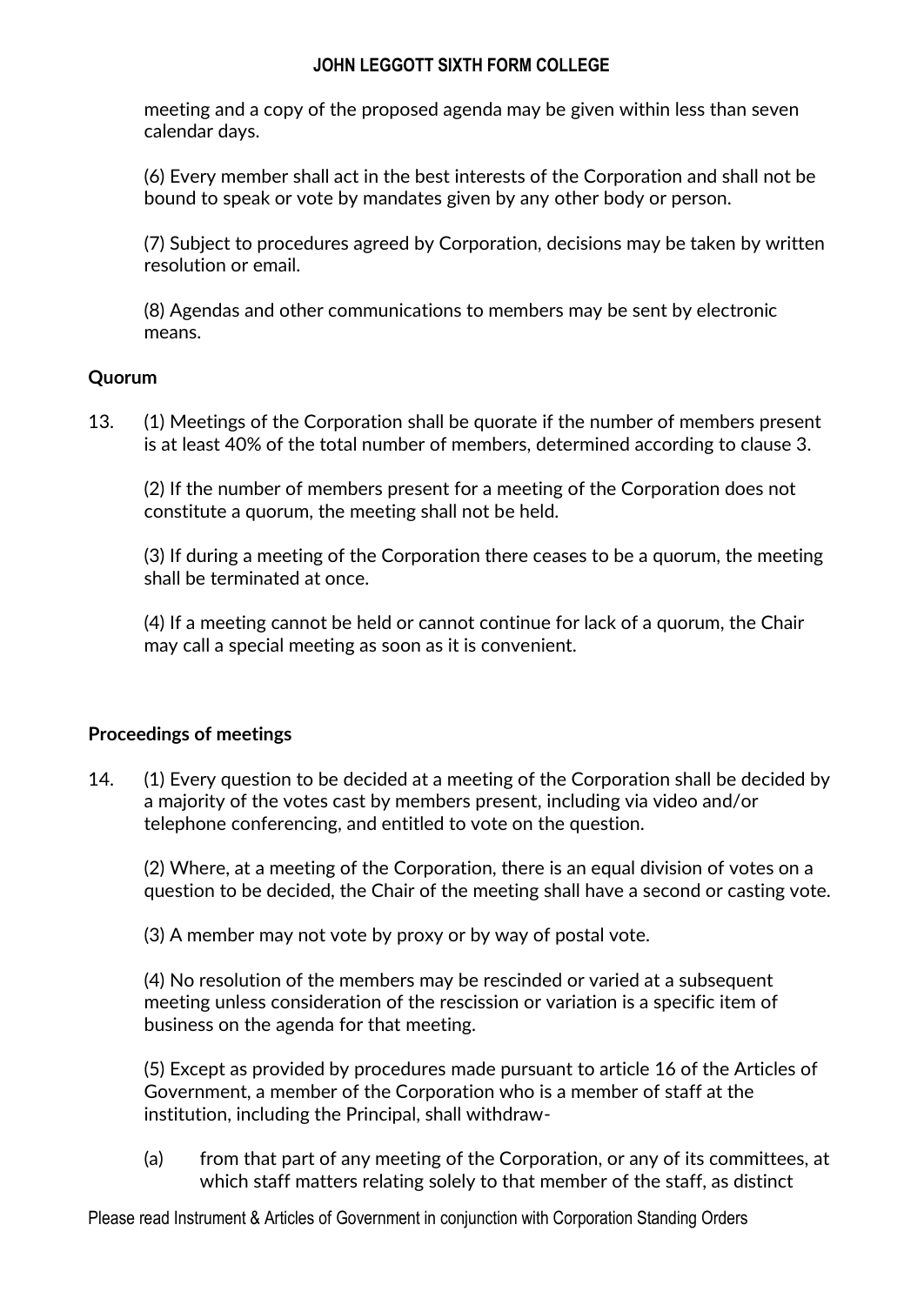from staff matters relating to all members of staff or all members of staff in a particular class, are to be considered;

- (b) from that part of any meeting of the Corporation, or any of its committees, at which that member's reappointment or the appointment of that member's successor is to be considered;
- (c) from that part of any meeting of the Corporation, or any of its committees, at which the matter under consideration concerns the pay or conditions of service of all members of staff, or all members of staff in a particular class, where the member of staff is acting as a representative (whether or not on behalf of a recognised trade union) of all members of staff or the class of staff (as the case may be); and
- (d) if so required by a resolution of the other members present, from that part of any meeting of the Corporation or any of its committees, at which staff matters relating to any member of staff holding a post senior to that member's are to be considered, except those relating to the pay and conditions of all staff or all staff in a particular class.

(6) A Principal who has chosen not to be a member of the Corporation shall still be entitled to attend and speak, or otherwise communicate, at all meetings of the Corporation and any of its committees, except that the Principal shall withdraw in any case where the Principal would be required to withdraw under paragraph (5).

(7) A student member who is under the age of 18 shall not vote at a meeting of the Corporation, or any of its committees, on any question concerning any proposal-

- (a) for the expenditure of money by the Corporation; or
- (b) under which the Corporation, or any members of the Corporation, would enter into any contract, or would incur any debt or liability, whether immediate, contingent or otherwise.

(8) Except as provided by rules made under article 18 (3) of the Articles of Government relating to appeals and representations by students in disciplinary cases, a student member shall withdraw from that part of any meeting of the Corporation or any of its committees, at which a student's conduct, suspension or expulsion is to be considered.

(9) In any case where the Corporation, or any of its committees, is to discuss staff matters relating to a member or prospective member of staff at the institution, a student member shall-

- (a) take no part in the consideration or discussion of that matter and not vote on any question with respect to it; and
- (b) where required to do so by a majority of the members, other than student members, of the Corporation or committee present at the meeting, withdraw from the meeting.

(10) The Clerk-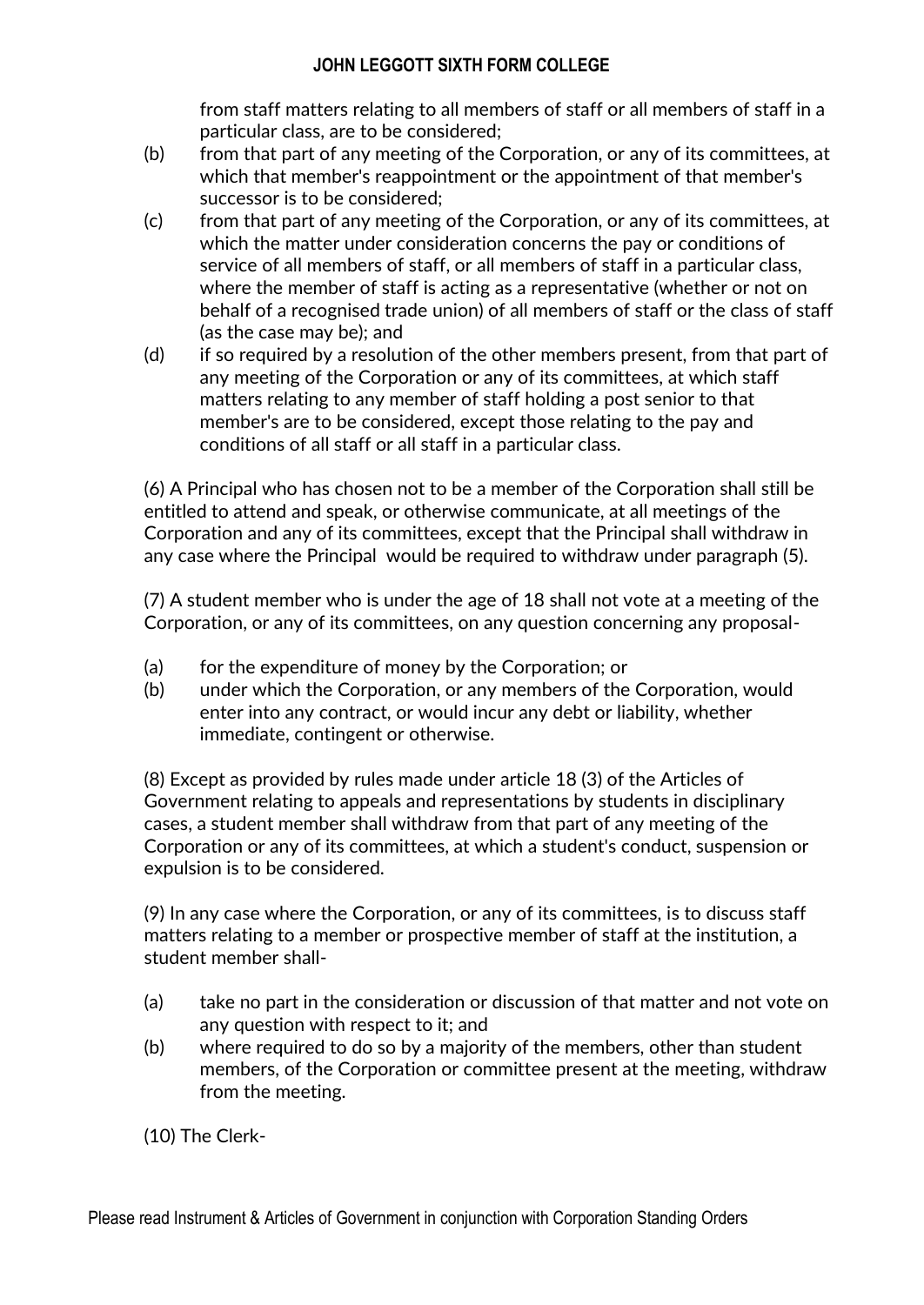- (a) shall withdraw from that part of any meeting of the Corporation, or any of its committees, at which the Clerk's remuneration, conditions of service, conduct, suspension, dismissal or retirement in the capacity of Clerk are to be considered; and
- (b) where the Clerk is a member of staff at the institution, the Clerk shall withdraw in any case where a member of the Corporation is required to withdraw under paragraph (5).

(11) If the Clerk withdraws from a meeting, or part of a meeting, of the Corporation under paragraph (10), the Corporation shall appoint a person from among themselves to act as Clerk during this absence.

(12) If the Clerk withdraws from a meeting, or part of a meeting, of a committee of the Corporation, the Corporation shall appoint a person from among themselves to act as Clerk to the committee during this absence.

#### **Minutes**

15. (1) Written minutes of every meeting of the Corporation shall be prepared, and, subject to paragraph (2), at every meeting of the Corporation the minutes of the last meeting shall be taken as an agenda item.

(2) Paragraph (1) shall not require the minutes of the last meeting to be taken as an agenda item at a special meeting, but where they are not taken, they shall be taken as an agenda item at the next meeting which is not a special meeting.

(3) Where minutes of a meeting are taken as an agenda item and agreed to be accurate, those minutes shall be signed as a true record by the Chair of the meeting.

(4) Separate minutes shall be taken of those parts of meetings from which staff members, the Principal, student members or the Clerk have withdrawn from a meeting in accordance with clause 14(5), (6), (8), (9) or (10) and such persons shall not be entitled to see the minutes of that part of the meeting or any papers relating to it unless the governors agree by resolution to that person having sight of the minutes.

#### **Public access to meetings**

16. The Corporation shall decide any question as to whether a person should be allowed to attend any of its meetings where that person is not a member, the Clerk or the Principal and in making its decision, it shall give consideration to clause 17(2).

#### **Publication of minutes and papers**

- 17. (1) Subject to paragraph (2), the Corporation shall ensure that a copy of-
	- (a) the agenda for every meeting of the Corporation;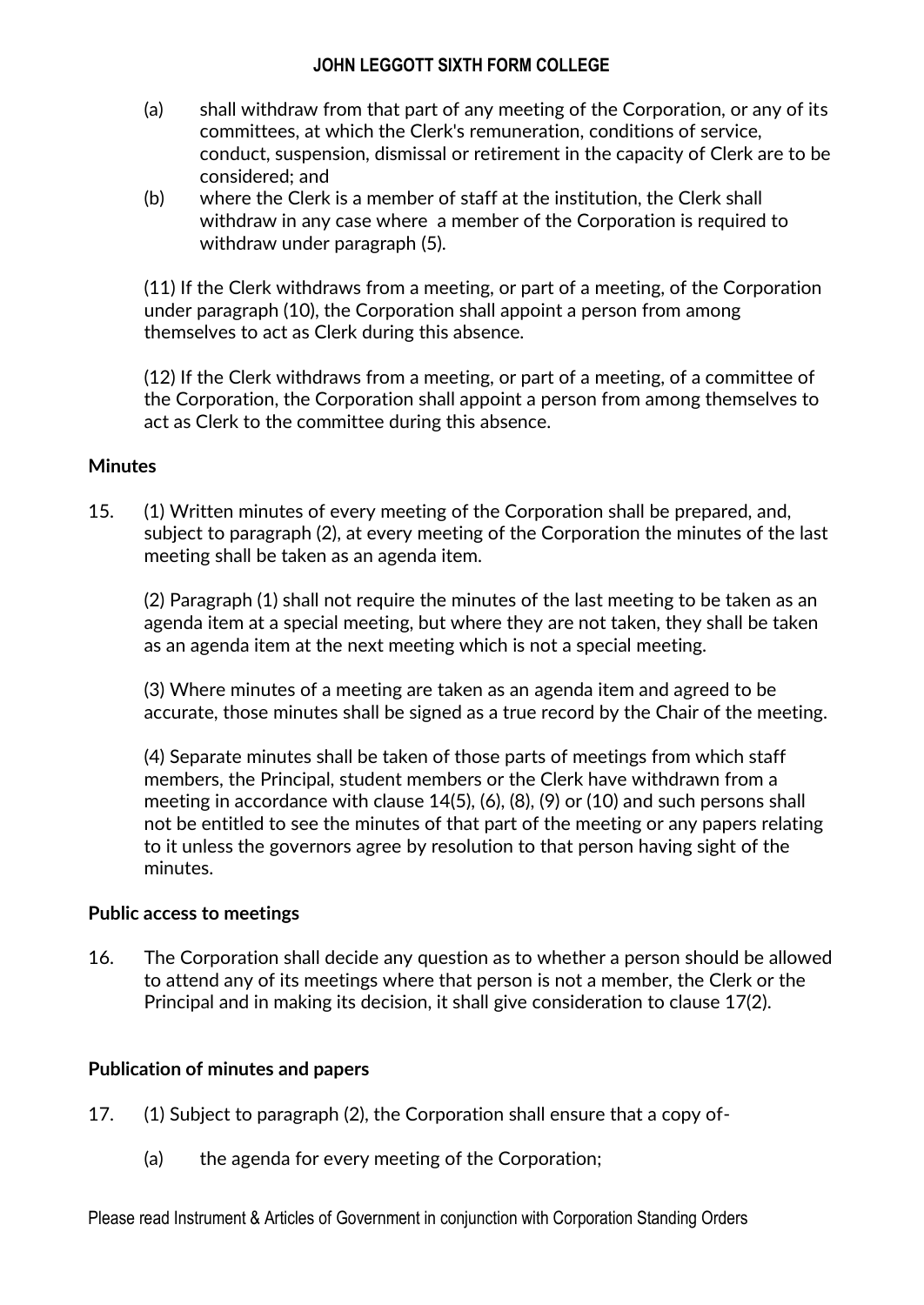- (b) the draft minutes of every such meeting, if they have been approved by the Chair of the meeting;
- (c) the signed minutes of every such meeting; and
- (d) any report, document or other paper considered at any such meeting,

shall as soon as possible be made available during normal office hours at the institution to any person wishing to inspect them.

(2) There shall be excluded from any item made available for inspection any material relating to-

- (a) a named person employed at or proposed to be employed at the institution;
- (b) a named student at, or candidate for admission to, the institution;
- (c) the Clerk; or
- (d) any matter which, by reason of its nature, the Corporation is satisfied should be dealt with on a confidential basis.

(3) The Corporation shall ensure that a copy of the draft or signed minutes of every meeting of the Corporation, under paragraph (1), shall be placed on the institution's website, and shall, despite any rules the Corporation may make regarding the archiving of such material, remain on its website for a minimum period of 12 months.

(4) The Corporation shall review regularly all material excluded from inspection under paragraph (2)(d) and make any such material available for inspection where it is satisfied that the reason for dealing with the matter on a confidential basis no longer applies, or where it considers that the public interest in disclosure outweighs that reason.

#### **Payment of allowances to members**

18. The Corporation may pay to its members such travelling, subsistence or other allowances as it decides, but shall not without the written approval of the Secretary of State, pay allowances which remunerate the members for their services as members.

#### **Copies of the Instrument of Government**

19. A copy of this Instrument shall be given free of charge to every member of the Corporation and at a charge not exceeding the cost of copying or free of charge to any other person who so requests a copy, and shall be available for inspection at the institution upon request, during normal office hours, to every member of staff and every student.

#### **Change of name of the Corporation**

20. The Corporation may change its name with the approval of the Secretary of State.

#### **Application of the seal/Authorised signatories in Property Transactions**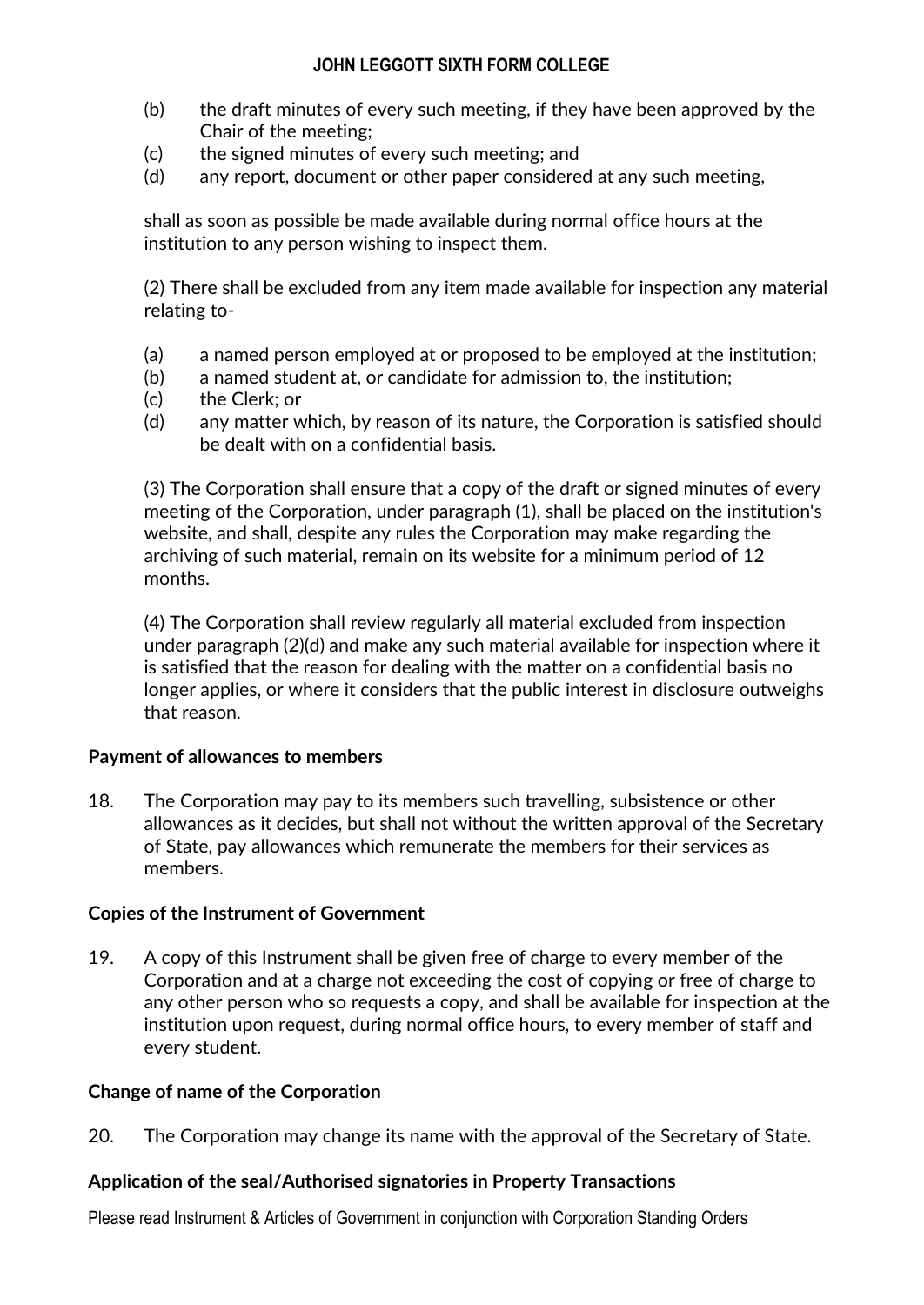- 21. The Corporation has dispensed with the use of a Corporation Seal. Instead, property transactions will be authorised via:-
	- (a) the signature of either the Chair or of some other member authorised either generally or specially by the Corporation to act for that purpose; and
	- (b) the signature of any other member.

# **ARTICLES OF GOVERNMENT**

# **CONTENTS**

- 1. Interpretation of the terms used
- 2. Conduct of the institution
- 3. Responsibilities of the Corporation, the Principal and the Clerk
- 4. The establishment of committees and delegation of functions generally
- 5. The search committee
- 6. The audit committee
- 7. Composition of committees
- 8. Access to committees by non-members and publication of minutes
- 9,10,11. Delegable and non-delegable functions
- 12., 13 Appointment and promotion of staff
- 14. Rules relating to the conduct of staff
- 15. Academic freedom
- 16. Grievance, suspension and disciplinary procedures
- 17. Suspension and dismissal of the Clerk
- 18. Students
- 19. Financial matters
- 20. Co-operation with the ESFA's auditor
- 21. Internal audit
- 22. Accounts and audit of accounts
- 23. Rules and bye-laws
- 24. Copies of Articles of Government and rules and bye-laws
- 25. Modification or replacement of the Instrument and Articles of Government
- 26. Dissolution of the Corporation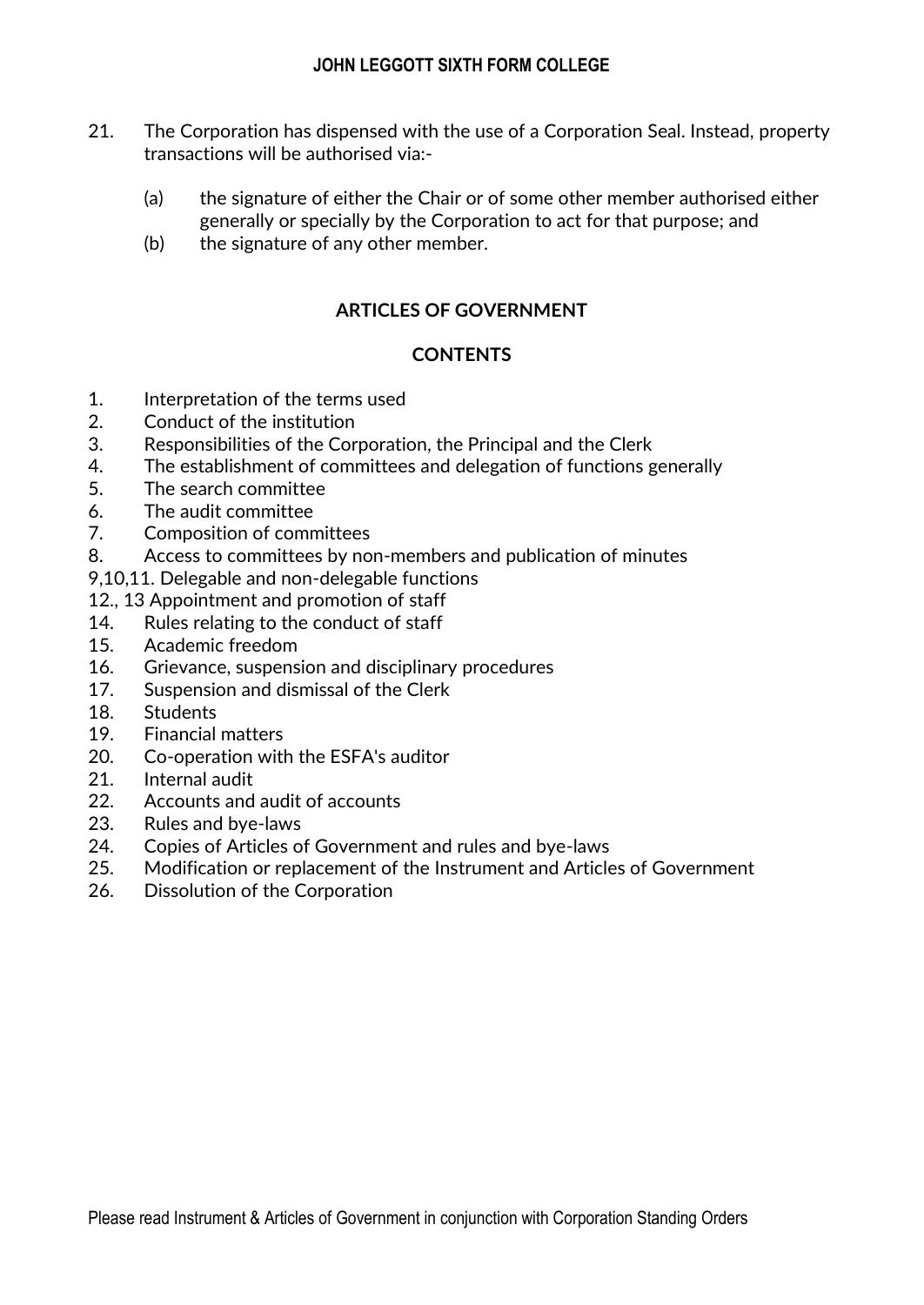# **Interpretation of the terms used**

- 1. In these Articles of Government-
- (a) any reference to "the Principal" shall include a person acting as Principal;
- (b) "the Articles" means these Articles of Government;
- (c) "Chair" and "Vice-Chair" mean respectively the Chair and Vice-Chair of the Corporation appointed under clause 6 of the Instrument of Government;
- (d) "the Clerk" has the same meaning as in the Instrument of Government;
- (e) "the Corporation" has the same meaning as in the Instrument of Government;
- (f) "the ESFA" means the Education Funding Agency;
- (g) "parent member", "staff member" and "student member" have the same meanings as in the Instrument of Government;
- (h) "the Secretary of State" means the Secretary of State for Education;
- (i) "senior post" means the post of Principal and such other senior posts as the Corporation may decide for the purposes of these Articles;
- (j) "the staff" means all the staff who have a contract of employment with the institution;
- (k) "the students' union" has the same meaning as in the Instrument of Government.

# **Conduct of the institution**

2. The institution shall be conducted in accordance with the provisions of the Instrument of Government, these Articles, any rules or bye-laws made under these Articles and any trust deed regulating the institution.

# **Responsibilities of the Corporation, the Principal and the Clerk**

- 3. (1) The Corporation shall be responsible for the following functions-
	- (a) the determination and periodic review of the educational character and mission of the institution and the oversight of its activities;
	- (b) publishing arrangements for obtaining the views of staff and students on the determination and periodic review of the educational character and mission of the institution and the oversight of its activities;
	- (c) the effective and efficient use of resources, the solvency of the institution and the Corporation and safeguarding their assets;
	- (d) approving annual estimates of income and expenditure;
	- (e) the appointment, grading, suspension, dismissal and determination of the pay and conditions of service of the holders of senior posts and the Clerk, including, where the Clerk is, or is to be appointed as, a member of staff, the Clerk's appointment, grading, suspension, dismissal and determination of pay in the capacity of a member of staff; and
	- (f) ensuring a framework for the pay and conditions of service of all staff is agreed and in place.

(2) Subject to the responsibilities of the Corporation, the Principal shall be the Chief Executive of the institution, and shall be responsible for the following functions-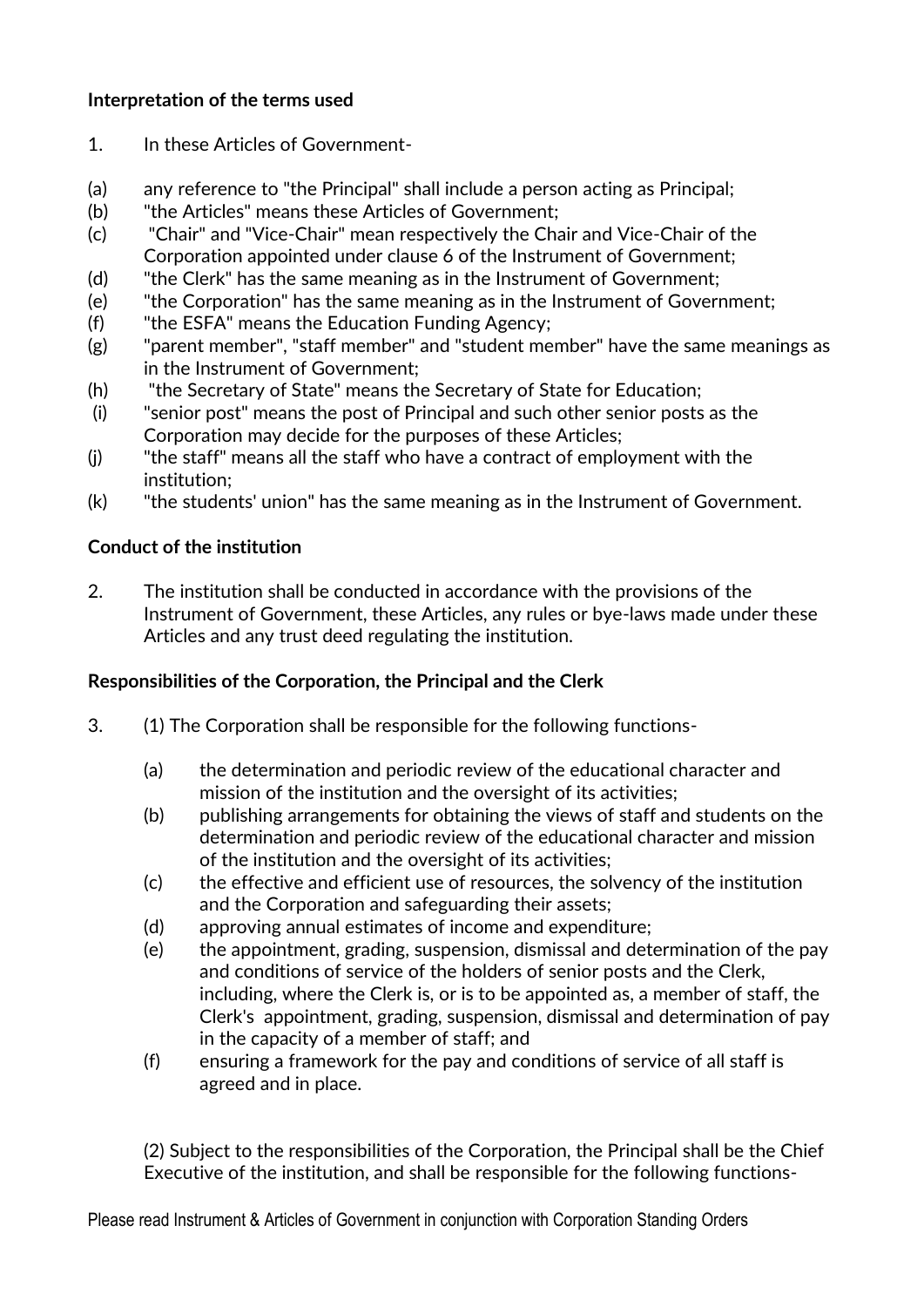- (a) making proposals to the Corporation about the educational character and mission of the institution and implementing the decisions of the Corporation;
- (b) the determination of the institution's academic and other activities;
- (c) preparing annual estimates of income and expenditure for consideration and approval by the Corporation, and the management of budget and resources within the estimates approved by the Corporation;
- (d) the organisation, direction and management of the institution and leadership of the staff;
- (e) the appointment, assignment, grading, appraisal, suspension, dismissal and determination, within the framework set by the College of the pay and conditions of service of staff, other than the holders of senior posts or the Clerk, where the Clerk is also a member of the staff; and
- (f) maintaining student discipline and, within the rules and procedures provided for within these Articles, suspending or expelling students on disciplinary grounds or expelling students for academic reasons (including delegating this responsibility to other staff as agreed within behaviour policies).

(3) The Clerk shall be responsible for the following functions: -

- (a) advising the Corporation with regard to the operation of its powers;
- (b) advising the Corporation with regard to procedural matters;
- (c) advising the Corporation with regard to the conduct of its business; and
- (d) advising the Corporation with regard to matters of governance practice.

# **The establishment of committees and delegation of functions generally**

- 4. (1) The Corporation may establish committees for any purpose or function, other than those assigned in these Articles to the Principal or Clerk and may delegate powers to-
	- (a) such committees;
	- (b) the Chair, or in the Chair's absence, the Vice-Chair; or
	- (c) the Principal.

(2) The number of members of a committee and the terms on which they are to hold and to vacate office, shall be decided by the Corporation.

(3) The Corporation may also establish committees under collaboration arrangements made with other further education institutions and/or maintained schools, and such joint committees shall be subject to any regulations made under section 166 of the Education and Inspections Act 2006 $(3)$  governing such arrangements.

# **The search committee**

5. (1) The Corporation shall establish a committee, to be known as the "search committee", to advise on-

<sup>1</sup> <sup>3</sup> 2006 c. 40

Please read Instrument & Articles of Government in conjunction with Corporation Standing Orders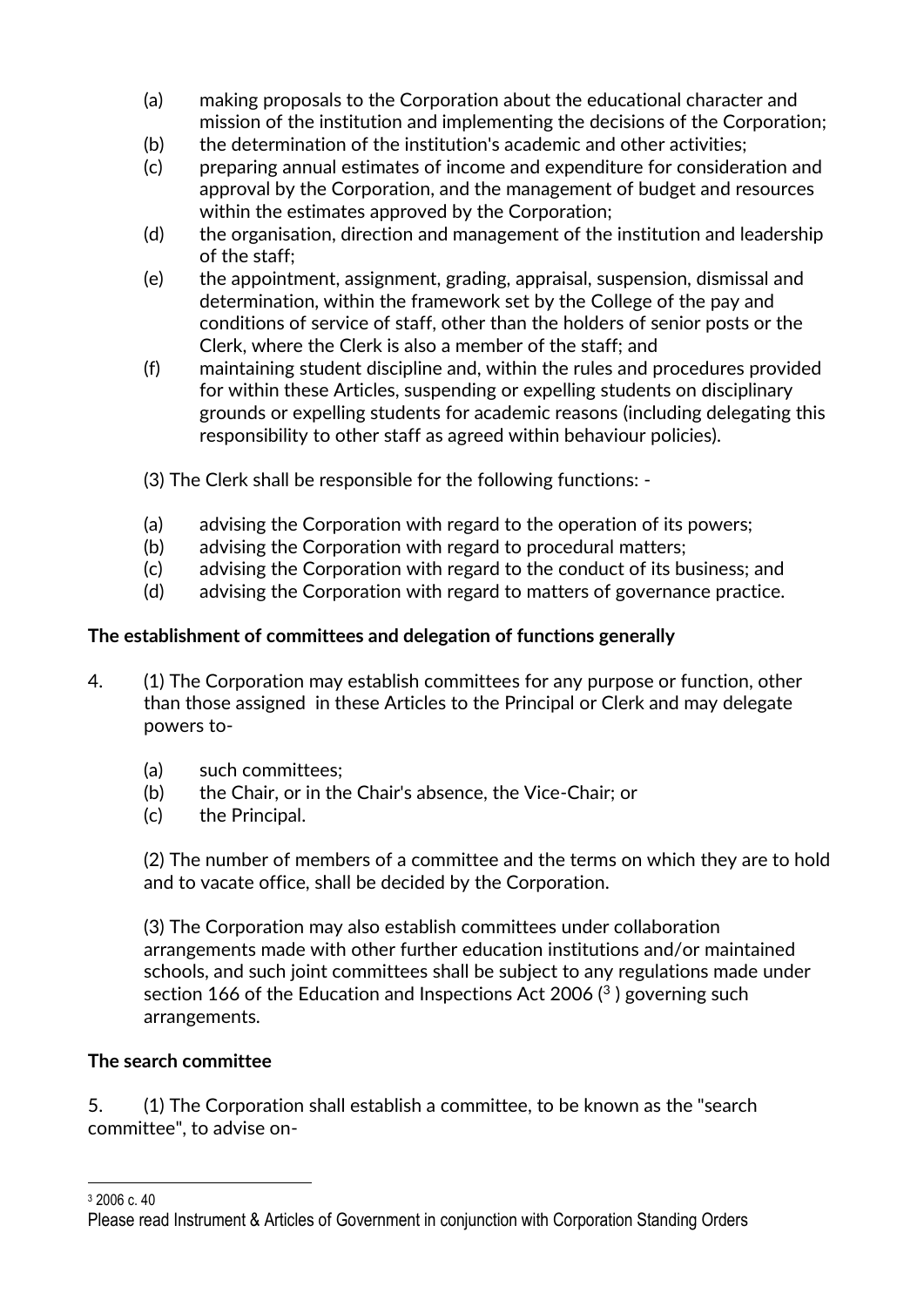(a) the appointment of members and

(b) such other matters relating to membership and appointments as the Corporation may ask it to.

(2) The Corporation shall not appoint any person as a member without first consulting and considering the advice of the search committee.

(3) The Corporation may make rules specifying the way in which the search committee is to be conducted. A copy of these rules, together with the search committee's terms of reference and its advice to the Corporation, other than any advice which the Corporation is satisfied should be dealt with on a confidential basis, shall be published on the institution's website and shall be made available for inspection at the institution by any person during normal office hours.

(4) The Corporation shall review regularly all material excluded from inspection under paragraph (3) and shall make any such material available for inspection where it is satisfied that the reason for dealing with the matter on a confidential basis no longer applies, or where it considers that the public interest in disclosure outweighs that reason.

# **The audit committee**

6. (1) The Corporation shall establish a committee, to be known as the "audit committee", to advise on matters relating to the Corporation's audit arrangements and systems of internal control.

(2) The audit committee shall consist of at least three persons, not including staff members, and shall operate in accordance with any requirements of the ESFA.

# **Composition of committees**

7. Any committee established by the Corporation, other than the committee referred to in article 10, may include persons who are not members of the Corporation.

#### **Access to committees by non-members and publication of minutes**

- 8. The Corporation shall ensure that:-
	- (a) a written statement of its policy regarding attendance at committee meetings by persons who are not committee members; and
	- (b) the minutes of committee meetings, if they have been approved by the members of the meeting,

are published on the institution's website and made available for inspection at the institution by any person, during normal office hours.

#### **Delegable and non-delegable functions**

9. The Corporation shall not delegate the following functions-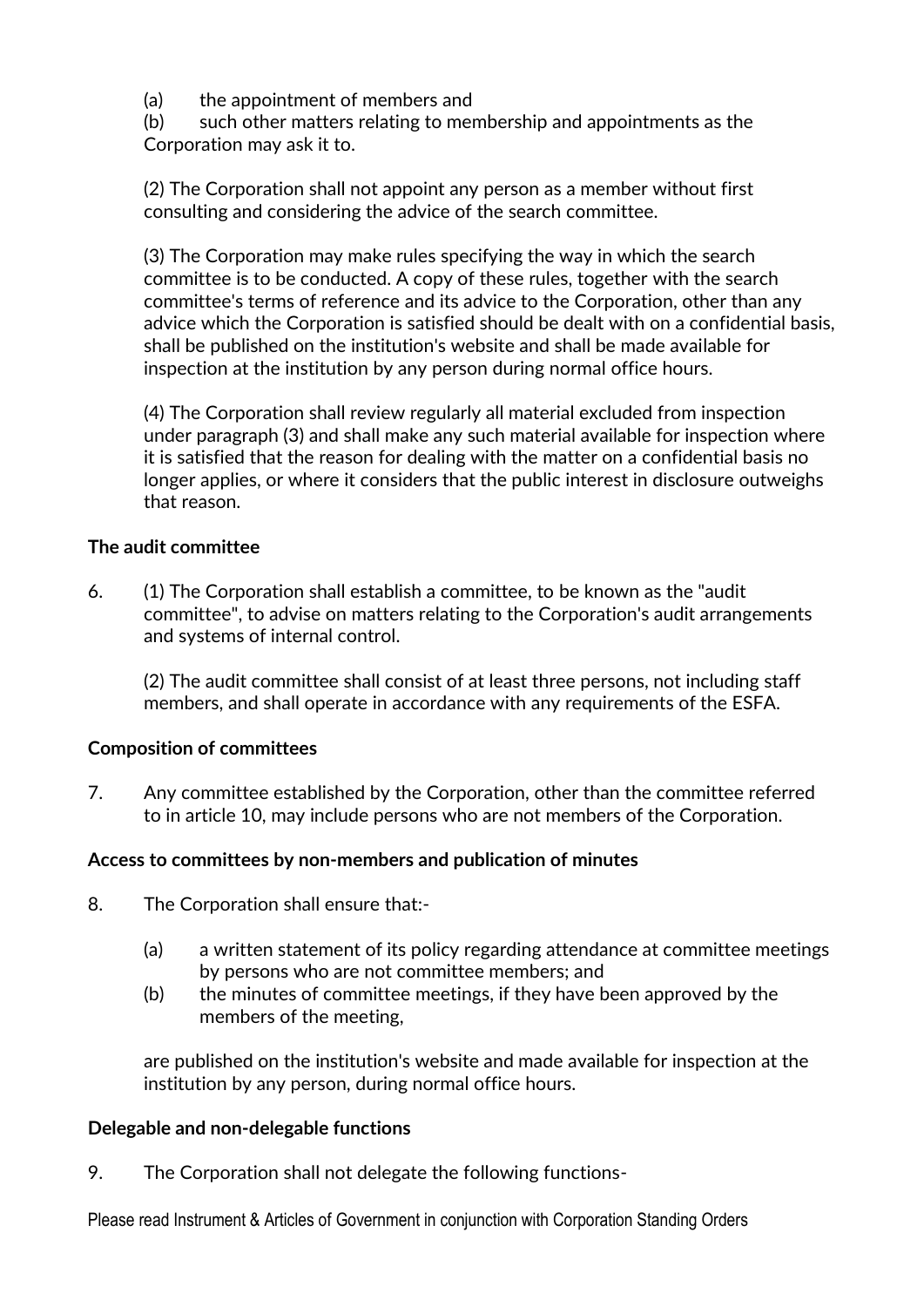- (a) the determination of the educational character and mission of the institution;
- (b) the approval of the annual estimates of income and expenditure;
- (c) the responsibility for ensuring the solvency of the institution and the Corporation and for safeguarding their assets;
- (d) the appointment of the Principal or holder of a senior post;
- (e) the appointment of the Clerk, (including, where the Clerk is, or is to be, appointed as a member of staff the Clerk's appointment in the capacity of a member of staff); and
- (f) the modification or revocation of these Articles.
- 10. (1) The Corporation may not delegate -
	- (a) the consideration of the case for dismissal, and
	- (b) the power to determine an appeal in connection with the dismissal

of the Principal, the Clerk or the holder of a senior post, other than to a committee of members of the Corporation.

(2)The Corporation shall make rules specifying the way in which a committee having functions under paragraph (1) shall be established and conducted.

11. The Principal may delegate functions to the holder of any other senior post other than-

- (a) the management of budget and resources; and
- (b) any functions that have been delegated to the Principal by the Corporation.

# **Appointment and promotion of staff**

12. (1) Where there is a vacancy or expected vacancy in a senior post, the Corporation shall-

- (a) advertise the vacancy nationally; and
- (b) appoint a selection panel consisting of-
	- (i) at least five members of the Corporation including the Chair or the Vice-Chair or both, where the vacancy is for the post of Principal ; or
	- (ii) the Principal and at least three other members of the Corporation, where the vacancy is for any other senior post.

(2) The members of the selection panel shall-

- (a) decide on the arrangements for selecting the applicants for interview;
- (b) interview the applicants; and
- (c) where they consider it appropriate to do so, recommend to the Corporation for appointment one of the applicants they have interviewed.

(3) If the Corporation approves the recommendation of the selection panel, that person shall be appointed.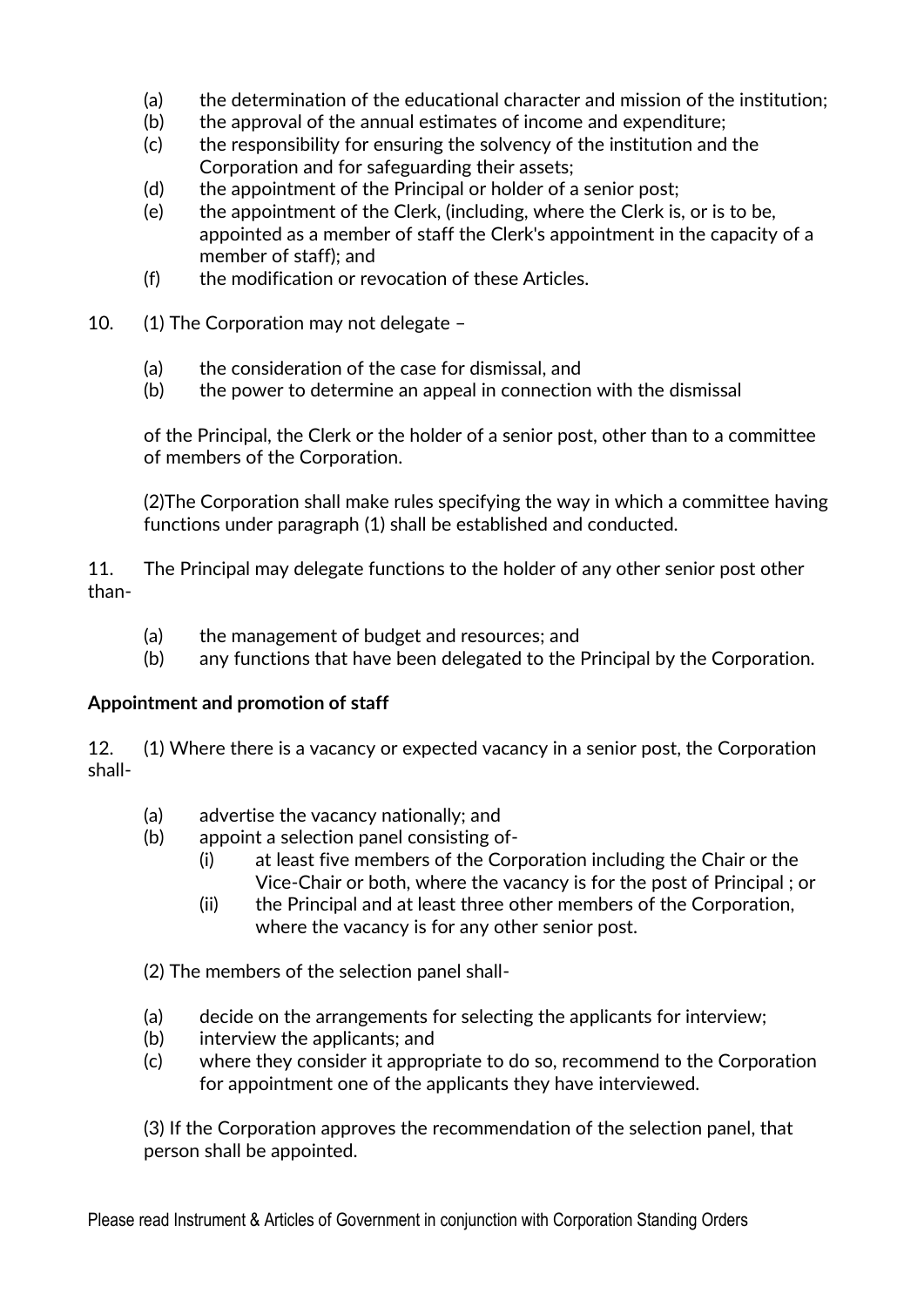(4) If the members of the selection panel are unable to agree on a person to recommend to the Corporation, or if the Corporation does not approve their recommendation, the Corporation may make an appointment itself of a person from amongst those interviewed, or it may require the panel to repeat the steps specified in paragraph (2), with or without first re-advertising the vacancy.

(5) Where there is a vacancy in a senior post or where the holder of a senior post is temporarily absent, until that post is filled or the absent post holder returns, a member of staff-

- (a) may be required to act as Principal or in the place of any other senior post holder; and
- (b) if so required, shall have all the duties and responsibilities of the Principal or such other senior post holder during the period of the vacancy or temporary absence.

(6) The Corporation shall seek the Secretary of State's consent before making any temporary appointment to the post of Principal or any other senior post, where it is intended that such a post holder will not have a contract of employment with the Corporation.

13. The Principal shall have responsibility for selecting for appointment all members of staff other than -

- (a) senior post holders; and
- (b) where the Clerk is also to be appointed as a member of staff, the Clerk in the role of a member of staff.

# **Rules relating to the conduct of staff**

14. After consultation with the staff, the Principal shall make rules relating to their conduct.

# **Academic freedom**

15. In making rules under article 14, the Corporation shall have regard to the need to ensure that academic staff at the institution have freedom within the law to question and test received wisdom, and to put forward new ideas and controversial or unpopular opinions, without putting themselves at risk of losing their jobs or any privileges which they may enjoy at the institution.

#### **Grievance, suspension and disciplinary procedures**

- 16. (1) After consultation with staff, the Principal shall make rules setting out
	- (a) grievance procedures for all staff other than senior post holders;
	- (b) procedures for the suspension of all staff other than senior post holders; and
	- (c) disciplinary and dismissal procedures of all staff other than senior post holders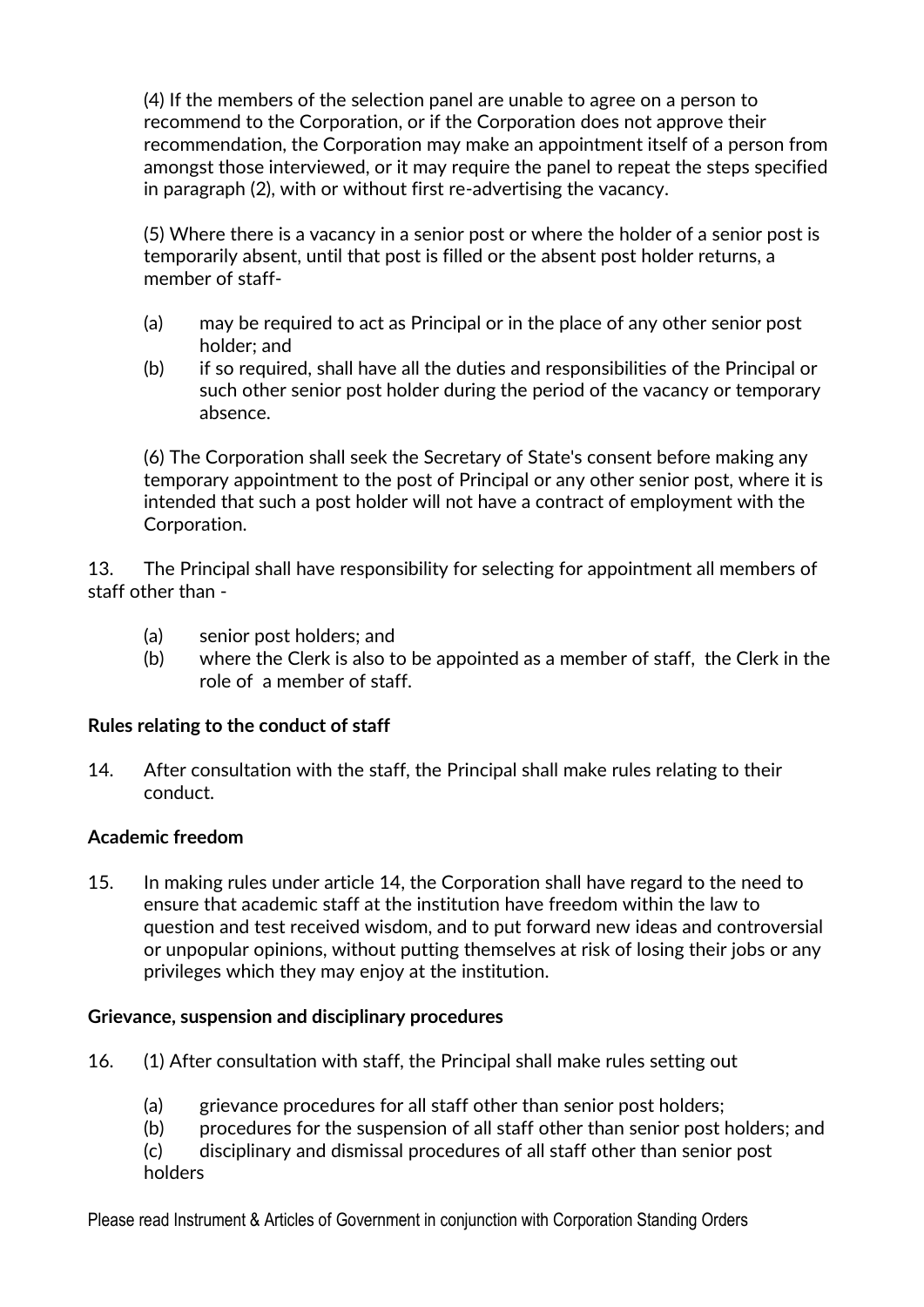(2) After consultation with staff, the Corporation shall make rules setting out

- (a) grievance procedures for senior post holders and the Clerk;
- (b) procedures for the suspension of senior post holders and the Clerk; and
- (c) disciplinary and dismissal procedures of senior post holders and the Clerk.

(3) Any rules made under paragraphs (1)(b) and 2(b) shall include provision that where a person has been suspended without pay, any appeal against such suspension shall be heard and action taken in a timely manner.

(4) Any rules made under paragraph 2(c) shall include provision that where the Corporation considers that it may be appropriate to dismiss a person, a preliminary investigation shall be conducted to examine and determine the case for dismissal.

# **Suspension and dismissal of the Clerk**

17. (1) Where the Clerk is also a member of staff at the institution, the Clerk is to be treated as a senior post holder.

(2) Where the Clerk is suspended or dismissed under article 16, that suspension or dismissal shall not affect the position of the Clerk in the separate role of Clerk to the Corporation.

# **Students**

- 18. (1) Any students' union shall conduct and manage its own affairs and funds in accordance with a constitution approved by the Corporation and no amendment to, or rescission of, that constitution, in part or in whole, shall be valid unless approved by the Corporation.
	- (2) The students' union shall present audited accounts annually to the Principal.

(3) After consultation with representatives of the students, the Principal shall make rules concerning the conduct of students, including procedures for their suspension and expulsion (including expulsion for an unsatisfactory standard of work or other academic reason).

#### **Financial matters**

19. The Corporation shall set the policy by which the tuition and other fees payable to it are determined, subject to any terms and conditions attached to grants, loans or other payments paid or made by the ESFA.

# **Co- operation with the ESFA's auditor**

20. The Corporation shall co-operate with any person who has been authorised by the ESFA to audit any returns of numbers of students or claims for financial assistance and shall give any such person access to any documents or records held by the Corporation, including computer records.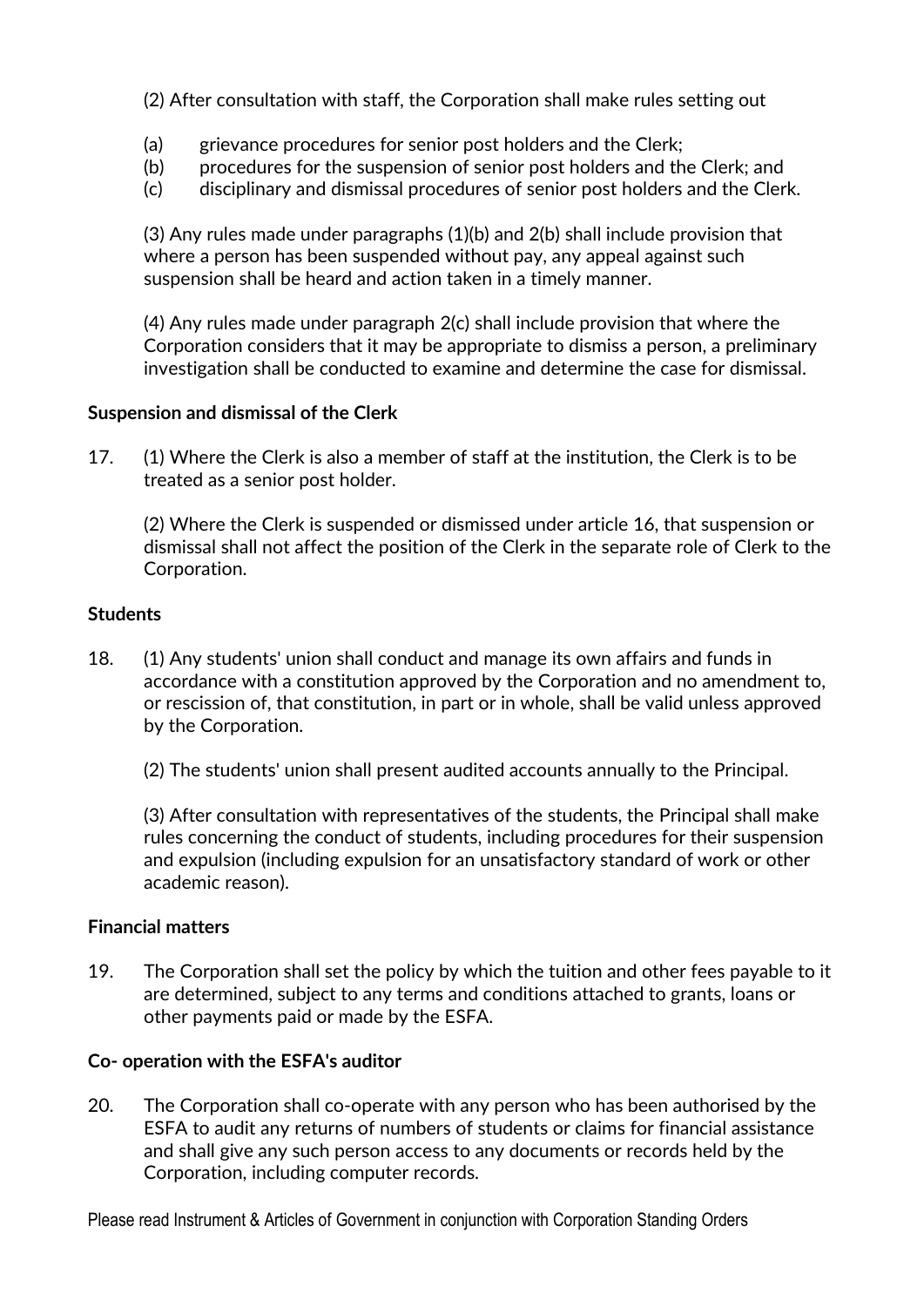# **Internal audit**

21. (1) The Corporation shall, at such times as it considers appropriate, examine and evaluate its systems of internal financial and other control to ensure that they contribute to the proper, economic, efficient and effective use of the Corporation's resources.

(2) The Corporation may arrange for the examination and evaluation mentioned in paragraph (1) to be carried out on its behalf by internal auditors.

#### **Accounts and audit of accounts**

- 22. (1) The Corporation shall
	- (a) keep proper accounts and proper records in relation to the accounts; and
	- (b) prepare a statement of accounts for each financial year of the Corporation.
	- (2) The statement shall-
	- (a) give a true and fair account of the state of the Corporation's affairs at the end of the financial year and of its income and expenditure in the financial year; and
	- (b) comply with any directions given by the ESFA as to the information to be contained in it, the manner in which the information is to be presented, the methods and principles according to which it is to be prepared and the time and manner of publication.

(3) The accounts and the statement of accounts shall be audited by external auditors appointed by the Corporation in respect of each financial year.

(4) Auditors shall be appointed and audit work conducted in accordance with any requirements of the ESFA.

(5) The "financial year" means the first financial year and, except as provided for in paragraph (8), each successive period of twelve months.

(6) The "first financial year" means the period from the date the Corporation was established up to the second 31st July following that date, or up to some other date which has been chosen by the Corporation with the ESFA's approval.

(7) If the Corporation is dissolved-

- (a) the last financial year shall end on the date of dissolution; and
- (b) the Corporation may decide, with the ESFA's approval, that what would otherwise be the last two financial years, shall be a single financial year for the purpose of this article.

#### **Rules and bye-laws**